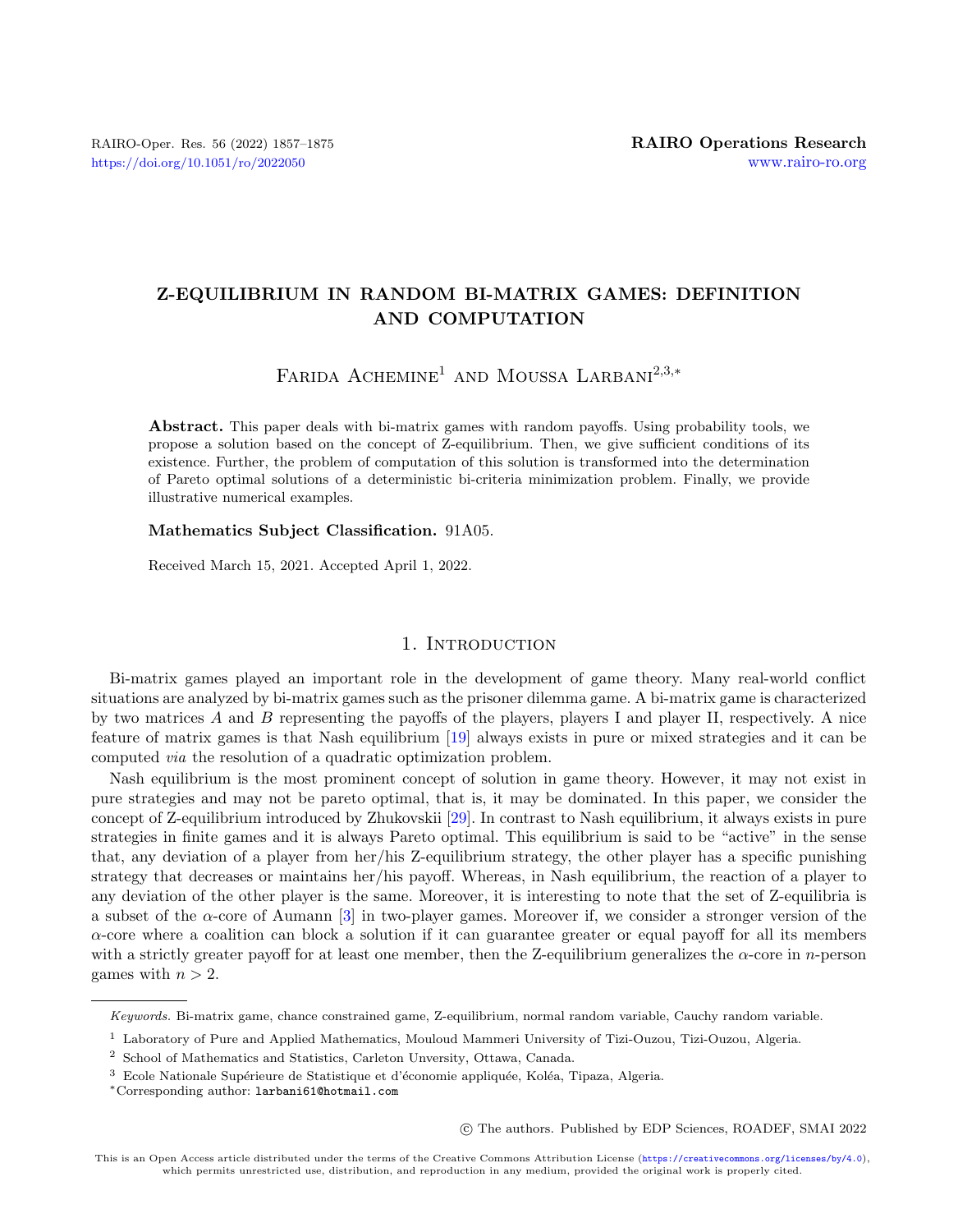A complete study of Z-equilibrium in continuous and deterministic games is given in Zhukovskii [\[29\]](#page-17-1) (see a formal definition in Sect. [2\)](#page-1-0) and Zhukovskii and Tchickry [\[30\]](#page-17-3). Ferhat and Radjef [\[11\]](#page-17-4) have generalized Z-equilibrium to multiple criteria games in mixed strategies. In Bouchama et al. [\[5\]](#page-17-5) an equivalence between the solution of a constraint satisfaction problem and the Z-equilibrium of its associated game is established.

However, in many real games situations, it is very difficult to determine an exact value of the payoffs. Therefore, some approaches to Z-equilibrium in the case of lack of precision and certainty on the payoffs are considered in Larbani and Lebbah  $[16]$ , Larbani and Achemine  $[15]$ , Achemine *et al.*  $[1]$ , Nessah *et al.*  $[20]$  and Achemine et al. [\[2\]](#page-17-10).

The first work on Z-equilibrium in games involving uncertainty is due to Larbani and Lebbah [\[16\]](#page-17-6). They considered games with uncertain payoffs of the form  $u_i(x, y)$ , where y is an unknown parameter that varies in some set  $Y \subset \mathbb{R}^m$ . They introduced a concept called ZS-equilibrium. Further, Larbani and Achemine [\[15\]](#page-17-7) introduced and investigated the notion of ZP-equilibrium. This concept is generalized to fuzzy games in Achemine et al. [\[1\]](#page-17-8). Nessah et al. [\[20\]](#page-17-9) considered games with uncertain parameters, where the players can form coalitions, the introduced concept is called coalitional ZP-equilibrium. Recently, Achemine et al. [\[2\]](#page-17-10) investigated Z-equilibrium in the class of bi-matrix games with uncertain payoffs in the sense of Liu [\[17\]](#page-17-11). Liu uncertainty theory is different from probability theory; it is based on credibility measure that measures fuzzy events that are subjective in nature.

In many practical situations, the players' payoffs are better modeled using random variables. Wholesale electricity markets are good examples of this area [\[8,](#page-17-12) [9,](#page-17-13) [18,](#page-17-14) [27\]](#page-17-15). One way to handle such games is using expected payoff criterion [\[9,](#page-17-13)[10,](#page-17-16)[13,](#page-17-17)[21,](#page-17-18)[27,](#page-17-15)[28\]](#page-17-19). The expected payoff criterion is not suitable when the random payoff has a large variance. In this case, it is more interesting to consider payoffs that can be obtained with a certain confidence level. Such situations are modeled using chance-constraints games. The first works on chance-constrained games concern zero-sum chance-constrained games. These games were developed by Blau  $[4]$ , Cassidy *et al.* [\[6\]](#page-17-21), Charnes *et al.* [\[7\]](#page-17-22), and Song  $[26]$ . Nash equilibrium in bi-matrix games and in *n*-person finite games have been investigated using chance-programming in Singh et al. [\[25\]](#page-17-24) and Singh and Lisser [\[24\]](#page-17-25).

Z-equilibrium has not been investigated in games with random payoffs. The contribution of this paper is to initiate the study of Z-equilibrium in games with random payoffs. As a first step, we consider a bi-matrix game in which the payoffs are random variables. The main difficulty in the study of these games is the comparison between payoff values associated with different strategies of the players. Using probability tools, for such games, we introduce a concept of equilibrium based on Z-equilibrium and we establish sufficient conditions for its existence. Furthermore, we show that the computation of this equilibrium can be transformed into the computation of a Pareto optimal solution of a bi-criteria optimization problem. We use chance-constrained programming to formulate Z-equilibrium. However, our approach differs from the existing ones. Following the satisficing principle of Simon [\[23\]](#page-17-26), we first ask the players to provide satisfaction levels in terms of payoffs, then we formulate new payoffs as probabilities of achieving those levels. In existing works, payoffs are formulated as values that are achieved with given confidence levels.

The rest of the paper is organized as follows. The next section is devoted to the description and the introduction of the proposed solution called RZ-equilibrium (random Z-equilibrium). In Section [3,](#page-5-0) we present sufficient conditions for the existence of this equilibrium. In Section [4,](#page-8-0) we show that the computation of the RZ-equilibrium can be formulated as a bi-criteria optimization problem that can be solved using methods of multiple criteria optimization. A numerical example is given in Section [5.](#page-11-0) Section [6](#page-12-0) discusses related work. Section [7](#page-16-0) concludes the paper.

# 2. Problem description and its solution

#### <span id="page-1-0"></span>2.1. Z-equilbrium in a deterministic game

To help the unfamiliar reader understand the Z-equilibrium [\[29\]](#page-17-1), we recall its definition for a deterministic strategic two-person game.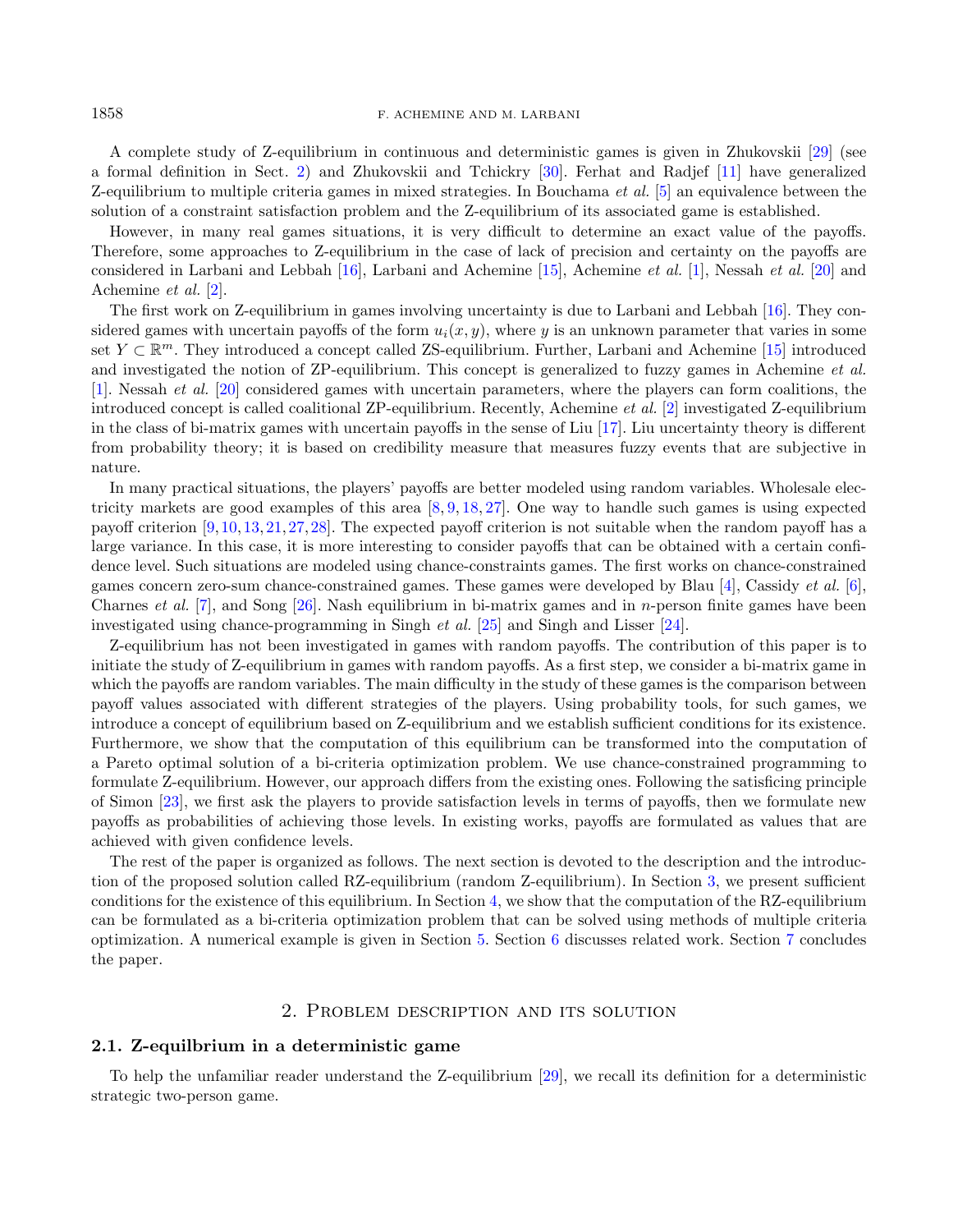Consider the two-person strategic game

$$
G = \langle N, X_1 \times X_2, (U_1(x_1, x_2), U_2(x_1, x_2)) \rangle,
$$

where  $N = \{1, 2\}$  is the set of players;  $X_i \subset \mathbb{R}^{n_i}, n_i \in \mathbb{N}^*, X_i$  the set of strategies of the *i*-th player,  $i = 1, 2$ .  $U_i: X_1 \times X_2 \longrightarrow \mathbb{R}$ , is the payoff function of the *i*-th player. The aim of each player is to maximize her/his payoff function.

**Notation.** In the following, we use the notation: for all  $(\bar{r}_1, \bar{r}_2), (r_1, r_2) \in \mathbb{R}^2$ ,

 $(\overline{r}_1, \overline{r}_2) \preceq (r_1, r_2) \Longleftrightarrow (\forall k \in \{1, 2\}, \quad \overline{r}_k \leq r_k \text{ and } \exists l \in \{1, 2\}, \quad \overline{r}_l < r_l).$ 

<span id="page-2-0"></span>**Definition 2.1.**  $x^* \in X_1 \times X_2$  is said to be a Z-equilibrium for the game G if and only if the following two conditions hold.

- (1)  $\begin{cases} \forall x_1 \in X_1, & \exists x_2 \in X_2, \quad U_1(x_1, x_2) \leq U_1(x^*); \\ \forall x_2 \in X_2, & \exists x_3 \in X_3, \quad U_2(x_3, x_3) \leq U_1(x^*) \end{cases}$  $\forall x_2 \in X_2, \quad \exists x_1 \in X_1, \quad U_2(x_1, x_2) \leq U_2(x^*).$
- (2) It does not exist a strategy profile  $(x_1, x_2) \in X_1 \times X_2$ , such that

$$
(U_1(x^*), U_2(x^*)) \precsim (U_1(x_1, x_2), U_2(x_1, x_2)).
$$

- <span id="page-2-1"></span>**Remark 2.2.** – The condition 1 of Definition [2.1](#page-2-0) means that for any deviation  $x_i$  of the *i*-th player  $(i \in \{1,2\})$ from her/his equilibrium strategy, the other player can punish her/him by choosing a specific strategy  $x_{N-i}$ that prevents him/her from being better off. This condition guarantees the stability of Z-equilibrium.
	- Condition 2 of Definition [2.1](#page-2-0) means that  $x^*$  is Pareto optimal for the players, that is,  $x^*$  is not dominated in payoff space. It is interesting to note that the set of Z-equilibria is a subset of the  $\alpha$ -core of Aumann [\[3\]](#page-17-2) in two-player games. Further, if we consider a stronger version of the  $\alpha$ -core where a coalition can block a solution if it can guarantee a greater or equal payoff for all its members with a strictly greater payoff for at least one of them, then the Z-equilibrium generalizes the  $\alpha$ -core in *n*-person games with  $n \geq 2$ .
- A Nash equilibrium that is Pareto optimal is a Z-equilibrium. Indeed, each player can use her/his Nash equilibrium strategy to punish the other player for deviating from the equilibrium.

Example 2.3. Consider the prisoner dilemma game.

$$
\begin{array}{cc}\n & b_1 & b_2 \\
a_1 & \left( (10, 10) (1, 15) \right) \\
a_2 & (15, 1) (4, 4)\n\end{array}
$$

Note that the profile  $(a_2, b_2)$  is a Nash equilibrium. It is easy to see that  $(a_1, b_1)$  is a Z-equilibrium. That is, Z-equilibrium captures the cooperative profile in the prisoner dilemma game. Note that experimental evidence has shown that in 50% of the cases, players choose the cooperative profile  $(a_1, b_1)$  (Z-equilibrium) rather than Nash equuilibrium in a two person prisoner dilemma game Sally [\[22\]](#page-17-27). When the game is repeated, following Z-equilibrium, player I (resp. player II) can punish player II (resp. player I) by selecting  $a_2$  (resp.  $b_2$ ) to stabilise the game at  $(a_1, b_1)$ .

Example 2.4. Consider the following bi-matrix game.

$$
\begin{array}{cc}\n & b_1 & b_2 & b_3 \\
a_1 & \left(3,2\right) & \left(2,7\right) & \left(5,4\right) \\
a_2 & \left(1,2\right) & \left(4,1\right) & \left(6,1\right)\n\end{array}
$$

where  $X_1 = \{a_1, a_2\}$  and  $X_2 = \{b_1, b_2, b_3\}$  are the set of pure strategies for row player and column player, respectively.

This game has no Nash equilibrium. The strategy profile  $(a_1, b_3)$  is a Z-equilibrium.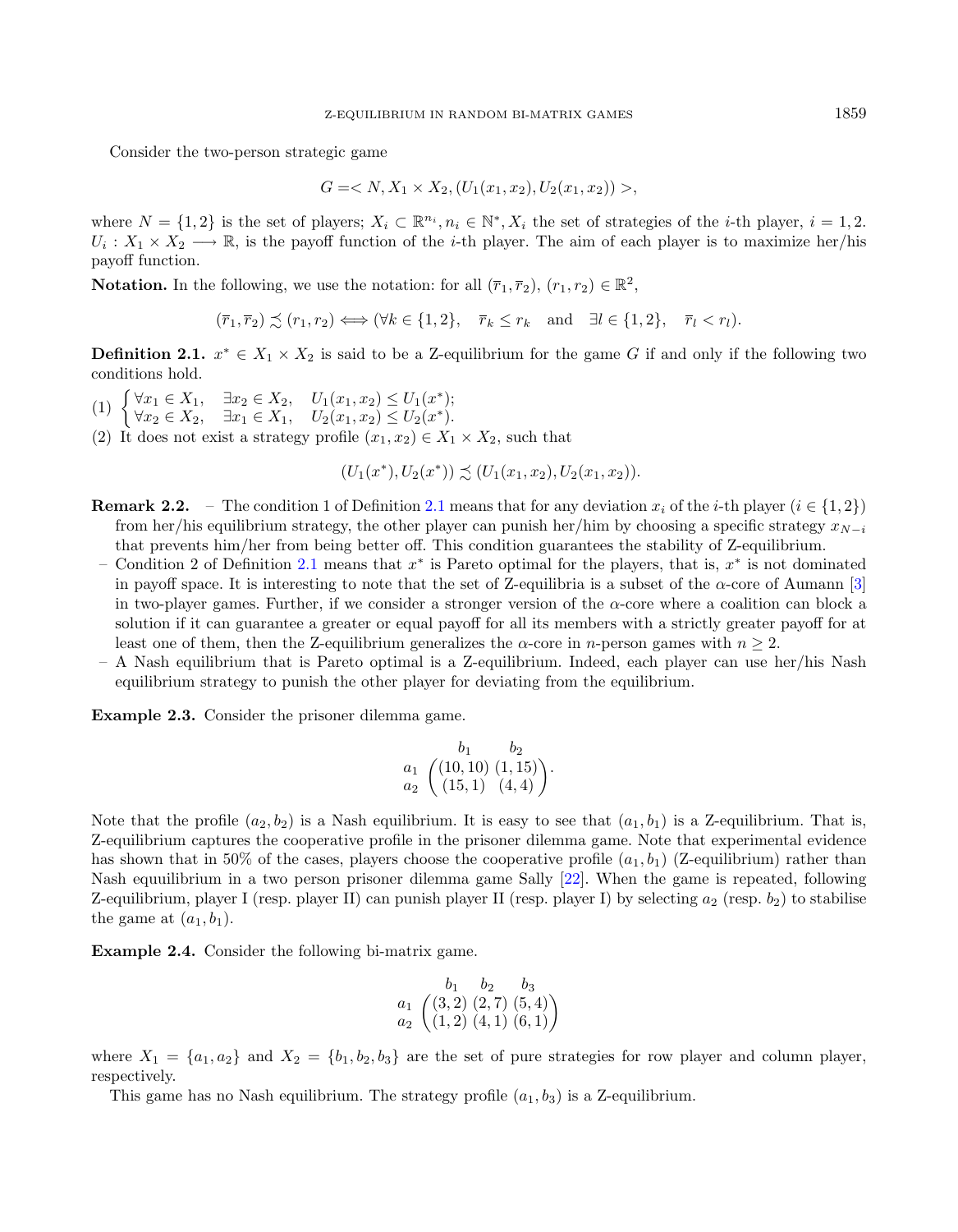– Condition 1 of Definition [2.1](#page-2-0) guarantees the stability of Z-equilibrium. Indeed, for each deviation  $x_1 \in X_1$ (resp.  $x_2 \in X_2$ ) of the row player (resp. column player) from her/his Z-equilibrium strategy, the other player has a counter strategy  $t_2 \in X_2$  (resp.  $t_1 \in X_1$ ) to punishes her/him. Indeed,

for the deviation of the row player to  $a_2 \in X_1$ , the column player has the strategy  $b_1 \in X_2$ , such that  $U_1(a_2, b_1) = 1 \le U_1(a_1, b_3) = 5;$ 

for the deviation of the column player to  $b_2 \in X_2$ , the row player has the strategy  $a_2 \in X_2$ , such that  $U_2(a_2, b_2) = 1 \le U_2(a_1, b_3) = 4;$ 

for the deviation of the column player to  $b_1 \in X_2$ , the row player has the strategy  $a_1 \in X_1$ , such that  $U_2(a_1, b_1) = 2 \le U_2(a_1, b_3) = 4.$ 

– Clearly, condition 2 of Definition [2.1](#page-2-0) is satisfied by the pair of pure strategies  $(a_1, b_3)$ . Indeed,  $(a_1, b_3)$  is Pareto optimal for the players, that is, this pair is not dominated in payoff space.

As the game has no Nash equilibrium, the players can adopt Z-equilibrium as a solution for its desirable properties, especially if the game is repeated.

The following theorem guarantees the existence of Z-equilibrium [\[29\]](#page-17-1).

#### <span id="page-3-1"></span>Theorem 2.5. Assume that

- (i) the sets of strategies  $X_1$  and  $X_2$  are non empty and compact;
- (ii) the functions  $U_1$  and  $U_2$  are continuous on  $X_1 \times X_2$ .

Then,  $G$  has at least one Z-equilibrium.

# 2.2. The bi-matrix game with random payoffs

In the classical bi-matrix games, the payoffs of the two players are real numbers. They are precisely known. However, real-life decisions problems often involve randomness. Neglecting randomness in modeling when it exists, may lead to poor quality decisions. Therefore, in this section, we focus on bi-matrix games, where the payoffs are random variables.

We consider a bi-matrix game in which the players have exactly defined their pure strategies but are uncertain about the induced payoffs. In the following, we assume that this uncertainty is modeled by random variables.

A random bi-matrix game is given by

<span id="page-3-0"></span>
$$
\langle \{I,II\}, X \times Y, \left(\tilde{A}, \tilde{B}\right) \rangle, \tag{2.1}
$$

where  $X = \{1, 2, \ldots, m\}$  and  $Y = \{1, 2, \ldots, n\}$  are the sets of pure strategies for player I and player II, respectively.

Let  $(\Omega, F, \mathbb{P})$  be a probability space,  $\tilde{a}_{ij} : \Omega \longrightarrow \mathbb{R}$  and  $\tilde{b}_{ij} : \Omega \longrightarrow \mathbb{R}$ ,  $(i, j) \in \{1, \ldots, m\} \times \{1, \ldots, n\}$  are random variables on  $(\Omega, F, P)$ .

The random payoff matrices to the row player I and column player II are  $\widetilde{A} = [\widetilde{a}_{ij}]$  and  $\widetilde{B} = [\widetilde{b}_{ij}]$ , respectively.

We denote the sets of mixed strategies of players I and II, which represent weights assigned to their pure strategies, by

$$
P = \left\{ p^T = (p_1, \dots, p_m), \sum_{i=1}^m p_i = 1, \ p_i \in [0, 1] \right\} \text{ and}
$$
  

$$
Q = \left\{ q^T = (q_1, \dots, q_n), \sum_{j=1}^n q_j = 1, \ q_j \in [0, 1] \right\},
$$

respectively, where  $T$  represents the transpose operator. They can also be interpreted as probabilities that players choose their particular pure strategies. Then, a mixed strategy game with random payoffs is given as follows

$$
\left\langle \{I,II\}, P \times Q, \left(\widetilde{A}, \widetilde{B}\right) \right\rangle.
$$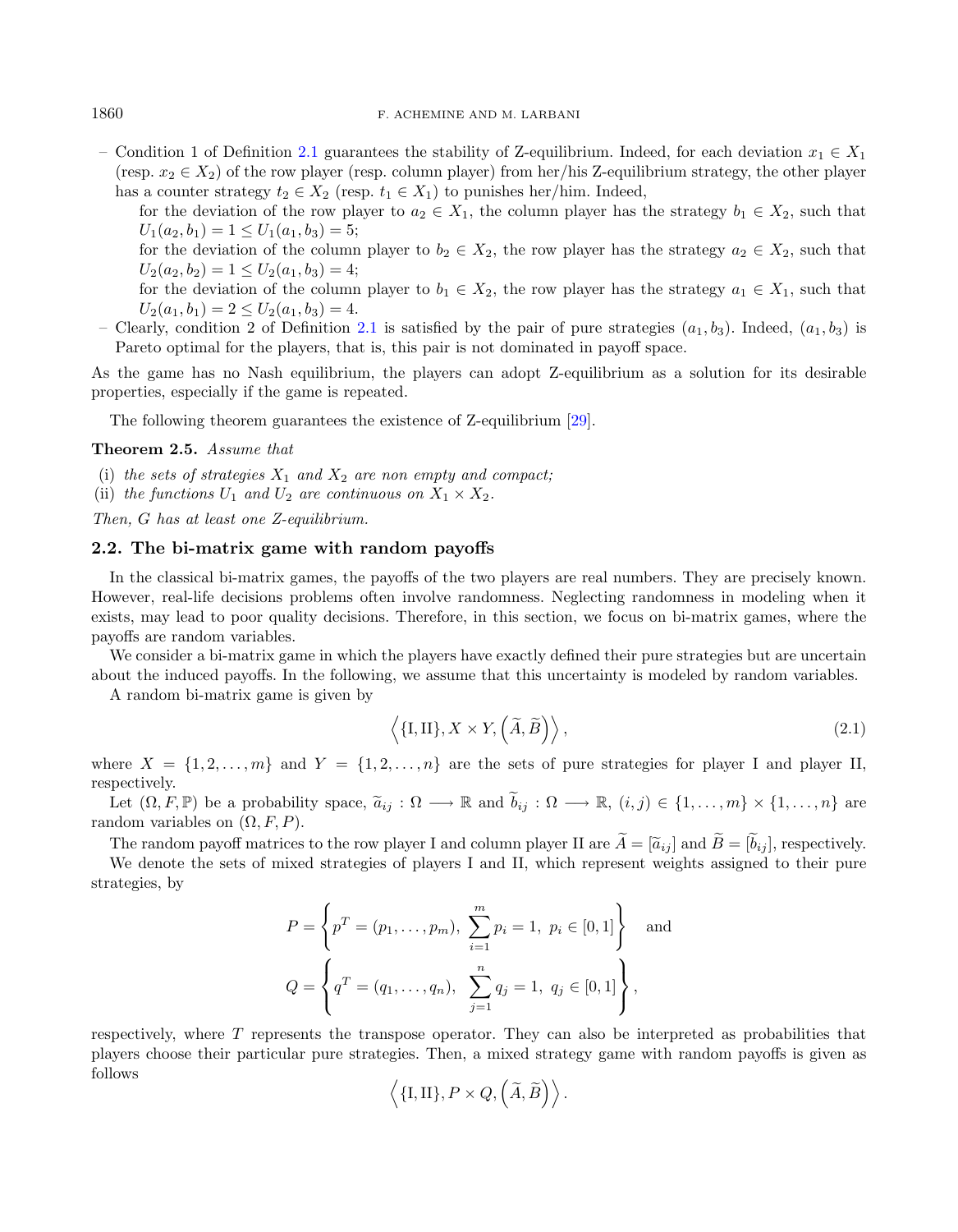The payoffs induced when players I and II choose the mixed strategies  $p \in P$  and  $q \in Q$  are  $p^T \tilde{A}q$  and  $p^T \tilde{B}q$ , respectively.

In this game, it is assumed that the players are rational and each of them knows the set of strategies of the other player. It is also assumed that each player knows the distribution of every random entry in  $A$  and  $B$ . The aim of each player is to maximize her/his payoff.

As a solution for the game [\(2.1\)](#page-3-0), we propose a concept based on the notion of Z-equilibrium [\[29\]](#page-17-1), which takes into account the random aspect of the game. For this purpose, we formulate the payoff of each player using a chance constraint. Following Simon [\[23\]](#page-17-26) satisficing principle, for predetermined satisfaction levels  $\delta_1$  (resp.  $\delta_2$ )  $\mathcal{L} \in \mathbb{R}$ , we assume that player I aims to maximize the probability of the random event  $\{\omega : p^T \tilde{A} q \ge \delta_1\}$  and player II aims to maximize the probability of the random event  $\{\omega : p^T \tilde{B} q \ge \delta_2\}.$ 

<span id="page-4-0"></span>**Definition 2.6.** For predetermined satisfaction levels  $\delta_1$ ,  $\delta_2$ , a pair  $(p^*, q^*)$  is called a RZ-equilibrium (random Z-equilibrium) of the game  $(2.1)$  at  $(\delta_1, \delta_2)$  satisfaction levels, if it satisfies

(1)

$$
\begin{cases} \forall p \in P, & \exists q \in Q, \quad \mathbb{P}\{\omega : p^{*T} \tilde{A} q^* \ge \delta_1\} \ge \mathbb{P}\{\omega : p^T \tilde{A} q \ge \delta_1\}; \\ \forall q \in Q, & \exists p \in P, \quad \mathbb{P}\{\omega : p^{*T} \tilde{B} q^* \ge \delta_2\} \ge \mathbb{P}\{\omega : p^T \tilde{B} q \ge \delta_2\}. \end{cases}
$$

(2) There is no strategy profile  $(p, q) \in P \times Q$ , such that

$$
\left(\mathbb{P}\left\{\omega: p^{*T}\tilde{A}q^*\geq \delta_1\right\},\quad \mathbb{P}\left\{\omega: p^{*T}\tilde{B}q^*\geq \delta_2\right\}\right)\precsim \left(\mathbb{P}\left\{\omega: p^T\tilde{A}q\geq \delta_1\right\},\quad \mathbb{P}\left\{\omega: p^T\tilde{B}q\geq \delta_2\right\}\right).
$$

Definition [2.6](#page-4-0) means that  $(p^*, q^*)$  is a Z-equilibrium of the following chance-constrained game

$$
\langle \{I,II\}, P \times Q, (u_1^{\delta_1}, u_2^{\delta_2}) \rangle
$$

 $\text{where } u_1^{\delta_1}(p,q) = \mathbb{P}\left\{\omega : p^T \tilde{A} q \geq \delta_1 \right\} \text{ and } u_2^{\delta_2}(p,q) = \mathbb{P}\left\{\omega : p^T \tilde{B} q \geq \delta_2 \right\}.$ 

**Remark 2.7.** – The first condition of Definition [2.6](#page-4-0) means that for any deviation p (resp. q) of the player I (player II) from her/his equilibrium strategy  $p^*$  ( $q^*$  resp.), the other player can punish her/him by choosing some strategy q (resp. p), so that at the resulting profile  $(p, q)$ , her/his payoff is less (or equal) than at the profile  $(p^*, q^*)$ . This condition guarantees the stability of the Z-equilibrium  $(p^*, q^*)$ .

– If the maxmin values

$$
\lambda_1 = \max_{p} \min_{q} \mathbb{P}\left\{\omega : p^T \tilde{A} q \ge \delta_1\right\} \quad \text{and} \quad \lambda_2 = \max_{q} \min_{p} \mathbb{P}\left\{\omega : p^T \tilde{B} q \ge \delta_2\right\}
$$

exist, then the first condition of Definition [2.6](#page-4-0) is equivalent to

$$
\left\{\begin{aligned}\n\lambda_1 &\leq \mathbb{P}\left\{\omega : p^{*T}\tilde{A}q^* \geq \delta_1\right\}; \\
\lambda_2 &\leq \mathbb{P}\left\{\omega : p^{*T}\tilde{B}q^* \geq \delta_2\right\};\n\end{aligned}\right.
$$

which means that the strategy profile  $(p^*, q^*)$  satisfies the principle of individual rationality.

- The second condition of Definition [2.6](#page-4-0) means that  $(p^*, q^*)$  is Pareto optimal for the players in the game  $\left\langle \{I,II\},P\times Q,\left(u_1^{\delta_1},u_2^{\delta_2}\right)\right\rangle$ , with  $u_1^{\delta_1}(p,q)=\mathbb{P}\left\{\omega:p^T\tilde{A}q\geq \delta_1\right\}$  and  $u_2^{\delta_2}(p,q)=\mathbb{P}\left\{\omega:p^T\tilde{B}q\geq \delta_2\right\}$ .

Note that in existing literature of finite random games Singh et al. [\[25\]](#page-17-24) and Singh and Lisser [\[24\]](#page-17-25), in equilibrium definition, the maximum achieved value with a given confidence level is considered as payoff, while we use probabilities of achieving a given satisfaction level as payoff. We discuss this aspect in Section [6](#page-12-0) in more detail.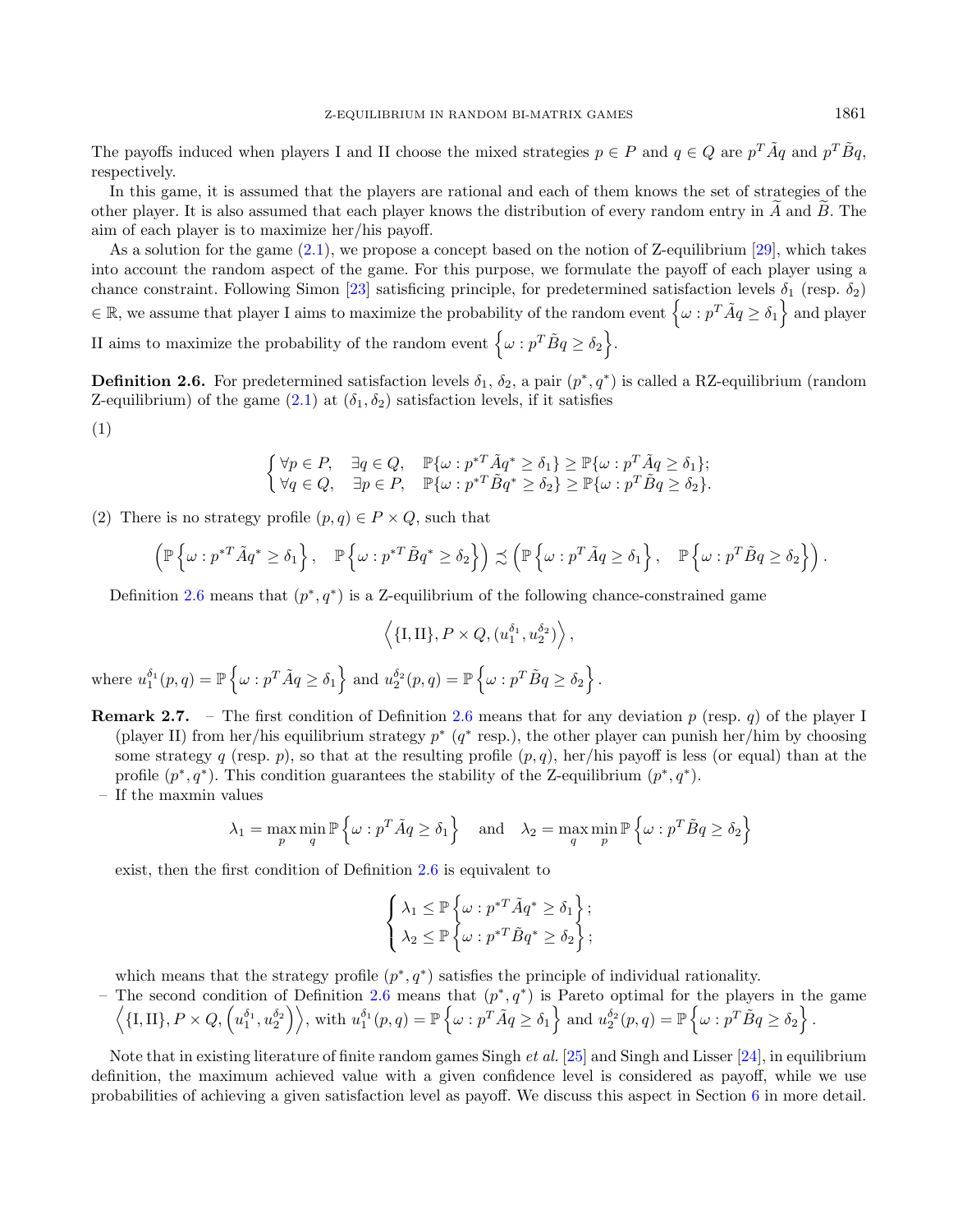# 3. Existence of the RZ-equilibrium

<span id="page-5-0"></span>In this section, the problem of the existence of RZ-equilibrium is investigated. Using probability tools, sufficient conditions for the existence of RZ-equilibrium are established in two important cases: (i) the entries of the payoff matrices are normally distributed random variables; (ii) the entries of the payoffs matrices are Cauchy distributed random variables.

## 3.1. Payoffs following normal distribution

In the following theorem, we present sufficient conditions of RZ-equilibrium existence in the game  $(2.1)$  when payoffs follow a normal distribution.

<span id="page-5-1"></span>**Theorem 3.1.** Assume that the random variables  $\tilde{a}_{ij}$  and  $\tilde{b}_{ij}$ ,  $i = 1, 2, ..., m$ ,  $j = 1, 2, ..., n$  are independent and satisfy  $\widetilde{a}_{ij} \sim N\left(\mu_{a_{ij}}, \sigma_{a_{ij}}^2\right)$  and  $\widetilde{b}_{ij} \sim N\left(\mu_{b_{ij}}, \sigma_{b_{rj}}^2\right)$ , that is, they are normally distributed on  $(\Omega, F, P)$ , with  $\sigma_{a_{ij}} > 0$  and  $\sigma_{b_{ij}} > 0$ , for  $i = 1, 2, ..., m$ ,  $j = 1, 2, ..., n$ .

Then, the game  $(2.1)$  has at least one RZ-equilibrium at  $(\delta_1, \delta_2)$  levels, for all  $(\delta_1, \delta_2) \in \mathbb{R} \times \mathbb{R}$ .

*Proof.* Under the conditions of Theorem [3.1,](#page-5-1) using the properties of the Gaussian random variables,  $p^T A q =$ <br> $\frac{p^T A q}{r}$ i=m<br>了  $i=1$ j=n<br>∑  $\sum_{j=1} p_i q_j \widetilde{a}_{ij}$  is a Gaussian random variable.

Then for given levels  $(\delta_1, \delta_2) \in \mathbb{R} \times \mathbb{R}$ , we have the following chain of equalities

$$
u_1^{\delta_1}(p,q) = \mathbb{P}\left\{\omega : p^T \tilde{A}q \ge \delta_1\right\} = \mathbb{P}\left\{\omega : \sum_{i=1}^{i=m} \sum_{j=1}^{j=n} p_i q_j \tilde{a}_{ij} \ge \delta_1\right\}
$$
  
\n
$$
= \mathbb{P}\left\{\omega : \frac{\sum_{i=1}^{i=m} \sum_{j=1}^{j=n} p_i q_j \tilde{a}_{ij} - \sum_{i=1}^{i=m} \sum_{j=1}^{j=n} p_i q_j \mu_{a_{ij}}}{\sqrt{\text{Var}\left(\sum_{i=1}^{i=m} \sum_{j=1}^{j=n} p_i q_j \tilde{a}_{ij}\right)}} \ge \frac{\delta_1 - \sum_{i=1}^{i=m} \sum_{j=1}^{j=n} p_i q_j \mu_{a_{ij}}}{\sqrt{\text{Var}\left(\sum_{i=1}^{i=m} \sum_{j=1}^{j=n} p_i q_j \tilde{a}_{ij}\right)}}\right\}
$$
  
\n
$$
= 1 - \mathbb{P}\left\{\omega : \frac{\sum_{i=1}^{i=m} \sum_{j=1}^{j=n} p_i q_j \tilde{a}_{ij} - \sum_{i=1}^{i=m} \sum_{j=1}^{j=n} p_i q_j \mu_{a_{ij}}}{\sqrt{\text{Var}\left(\sum_{i=1}^{i=m} \sum_{j=1}^{j=n} p_i q_j \tilde{a}_{ij}\right)}} \le \frac{\delta_1 - \sum_{1=1}^{i=m} \sum_{j=1}^{j=n} p_i q_j \tilde{a}_{ij}}{\sqrt{\text{Var}\left(\sum_{i=1}^{i=m} \sum_{j=1}^{j=n} p_i q_j \tilde{a}_{ij}\right)}}\right\}
$$
  
\n
$$
= 1 - \mathbb{P}\left\{\omega : \frac{\sum_{i=1}^{i=m} \sum_{j=1}^{j=n} p_i q_j \tilde{a}_{ij} - M_1(p, q)}{\sqrt{V_1(p, q)}} \le \frac{\delta_1 - M_1(p, q)}{\sqrt{V_1(p, q)}}\right\},
$$

where

$$
M_1(p,q) = \mathbb{E}\left(\sum_{1=1}^{i=m} \sum_{j=1}^{j=n} p_i q_j \tilde{a}_{ij}\right) = \sum_{i=1}^{i=m} \sum_{j=1}^{j=n} p_i q_j \mu_{a_{ij}}
$$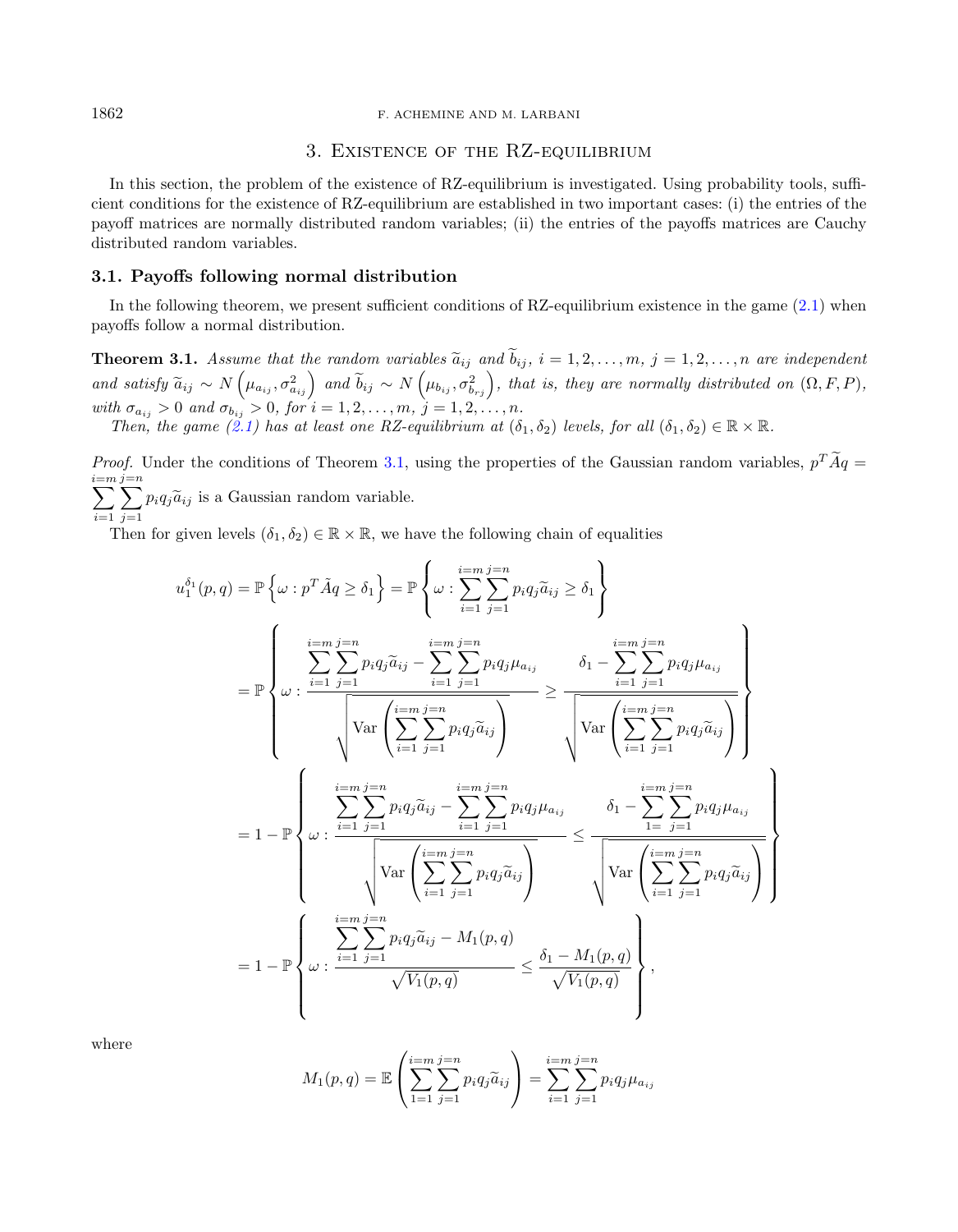and

$$
V_1(p,q) = \text{Var}\left(\sum_{i=1}^{i=m} \sum_{j=1}^{j=n} p_i q_j \tilde{a}_{ij}\right) = \sum_{i=1}^{i=m} \sum_{j=1}^{j=n} (p_i q_j)^2 \sigma_{a_{ij}}^2.
$$
  
\nAs 
$$
\sum_{i=1}^{i=m} \sum_{j=1}^{j=n} p_i q_j \tilde{a}_{ij} \text{ is } \mathcal{N}(M_1(p,q), V_1(p,q)), \text{ then } \frac{\sum_{i=1}^{i=m} \sum_{j=1}^{j=n} p_i q_j \tilde{a}_{ij} - M_1(p,q)}{\sqrt{V_1(p,q)}}
$$
 is a zero mean unit variance Gaussian variable, that is  $\mathcal{N}(0, 1)$ , then

variable, that is  $N(0, 1)$ , then

$$
u_1^{\delta_1}(p,q) = 1 - \Phi\left(\frac{\delta_1 - M_1}{\sqrt{V_1(p,q)}}\right),\,
$$

where  $\Phi$  is the standardized normal distribution function. Let  $g_1^{\delta_1}(p,q) = \frac{\delta_1 - M_1(p,q)}{\sqrt{V_1(p,q)}}$ .

The function  $(p, q) \longmapsto \Phi(g_1^{\delta_1}(p, q))$  is continuous on  $P \times Q$ . Similarly, we prove that

$$
u_2^{\delta_2}(p,q) = \mathbb{P}\left\{w : p^T \widetilde{B}q \ge \delta_2\right\} = 1 - \Phi\left(\frac{\delta_2 - M_2(p,q)}{\sqrt{V_2(p,q)}}\right).
$$

Let  $g_2^{\delta_2}(p,q) = \frac{\delta_2 - M_2(p,q)}{V_2(p,q)}$ . The function  $(p,q) \longrightarrow \Phi\left(g_2^{\delta_2}(p,q)\right)$  is also continuous on  $P \times Q$ , where

$$
M_2(p,q) = \mathbb{E}\left(\sum_{i=1}^{i=m} \sum_{j=1}^{j=n} p_i q_j \widetilde{b}_{ij}\right) = \sum_{i=1}^{i=m} \sum_{j=1}^{j=n} p_i q_j \mu_{b_{ij}}
$$

and

$$
V_2(p,q) = \text{Var}\left(\sum_{i=1}^{i=m} \sum_{j=1}^{j=n} p_i q_j \widetilde{b}_{ij}\right) = \sum_{i=1}^{i=m} \sum_{j=1}^{j=n} (p_i q_j)^2 \sigma_{b_{ij}}^2.
$$

The existence of RZ-equilibrium of the game [\(2.1\)](#page-3-0) at  $(\delta_1, \delta_2)$  levels is equivalent to the existence of a Zequilibrium in the game

$$
\langle \{I,II\}, P \times Q, \left(1 - \Phi \circ g_1^{\delta_1}, 1 - \Phi \circ g_2^{\delta_2}\right)\rangle.
$$

Since all the conditions of Zhukovskii theorem [\[29\]](#page-17-1) (see Thm. [2.5](#page-3-1) in Sect. [2\)](#page-1-0) are satisfied in this game, we conclude that at least one RZ-equilibrium at levels  $(\delta_1, \delta_2)$  exists.

## 3.2. Payoffs following Cauchy distribution

In the following theorem, we present sufficient conditions of RZ-equilibrium existence in the game  $(2.1)$  when payoffs follow Cauchy distribution.

<span id="page-6-0"></span>**Theorem 3.2.** Assume that  $\tilde{a}_{ij}$  and  $\tilde{b}_{ij}$ ,  $i = 1, 2, ..., m$ ,  $j = 1, 2, ..., n$  are independent Cauchy random variables on  $(\Omega, F, P)$ , where the location and scale parameters of  $\tilde{a}_{ij}$ ,  $i \in \{1, 2, ..., m\}$ ,  $j \in \{1, 2, ..., n\}$  are  $\mu_{a_{ij}} \in \mathbb{R}$ and  $\sigma_{a_{ij}} > 0$  respectively and the location and scale parameters of  $b_{ij}, i \in \{1, 2, ..., m\}, j \in \{1, 2, ..., n\}$  are  $\mu_{b_{ij}} \in \mathbb{R}$  and  $\sigma_{b_{ij}} > 0$  respectively. Then, the game [\(2.1\)](#page-3-0) has at least one RZ-equilibrium at  $(\delta_1, \delta_2)$  levels, for all  $(\delta_1, \delta_2) \in \mathbb{R} \times \mathbb{R}$ .

*Proof.* Let  $(\delta_1, \delta_2) \in \mathbb{R} \times \mathbb{R}$ . It is well known that a linear combination of independent Cauchy random variables is a Cauchy random variable [\[14\]](#page-17-28), then, for a given strategy profile  $(p, q)$ ,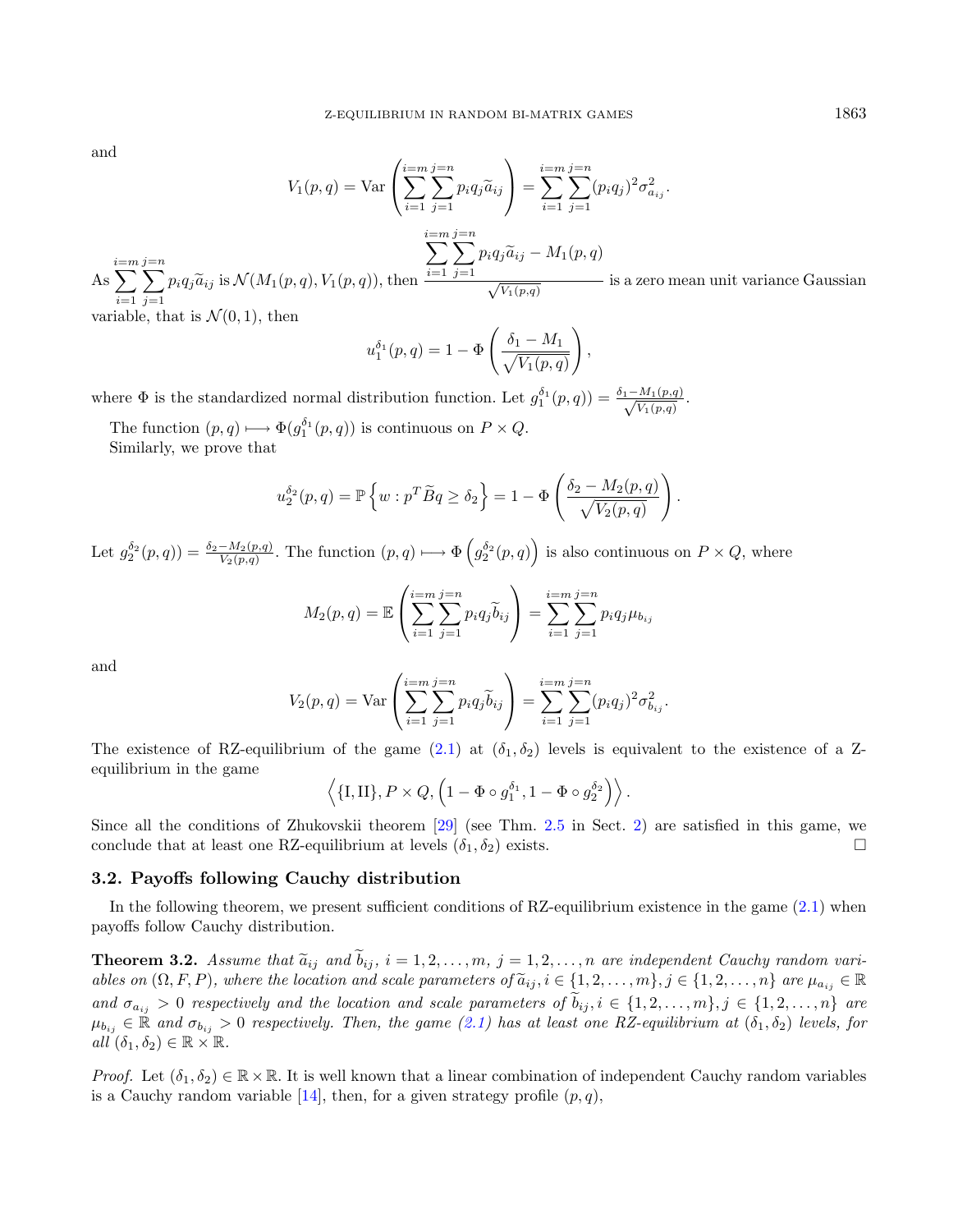– the payoff  $p^T A q$  of the row player follows a Cauchy distribution with location parameter  $\mu_a(p,q) =$ i=m<br>了  $i=1$ j=n<br>了  $j=1$  $p_i q_j \mu_{a_{ij}}$  and scale parameter  $\sigma_a(p, q) =$ i=m<br>了  $i=1$  $\sum^{j=n}$  $j=1$  $p_i q_j \sigma_{a_{ij}};$ 

– the payoff  $p^t B q$  of the column player follows a Cauchy distribution with location parameter  $\mu_b(p,q) =$ i=m<br>了  $i=1$ j=n<br>了  $j=1$  $p_i q_j \mu_{b_{ij}}$  and scale parameter  $\sigma_b(p, q) =$ i=m<br>了  $1=i$ j=n<br>了  $j=1$  $p_i q_j \sigma_{b_{ij}}$ .

Therefore,

$$
u_1^{\delta_1}(p,q) = \mathbb{P}\left\{\omega : p^T \widetilde{A}q \ge \delta_1\right\} = \mathbb{P}\left\{\omega : \sum_{i=1}^{i=m} \sum_{j=1}^{j=n} p_i q_j \widetilde{a}_{ij}(\omega) \ge \delta_1\right\}
$$

$$
= \mathbb{P}\left\{\omega : \frac{\sum_{i=1}^{i=m} \sum_{j=1}^{j=n} p_i q_j \widetilde{a}_{ij}(\omega) - \mu_a(p,q)}{\sigma_a(p,q)} \ge \frac{\delta_1 - \mu_a(p,q)}{\sigma_a(p,q)}\right\}
$$

$$
= 1 - \mathbb{P}\left\{\omega : \frac{\sum_{i=1}^{i=m} \sum_{j=1}^{j=n} p_i q_j \widetilde{a}_{ij}(\omega) - \mu_a(p,q)}{\sigma_a(p,q)} \le \frac{\delta_1 - \mu_a(p,q)}{\sigma_a(p,q)}\right\},\,
$$

where 
$$
\frac{\sum_{i=1}^{i=m} \sum_{j=1}^{j=n} p_i q_j \widetilde{a}_{ij}(\omega) - \mu_a(p,q)}{\sigma_a(p,q)}
$$
 follows a standard Cauchy distribution.

Let  $T(.)$  be the distribution function of a standard Cauchy random variable and  $f_1^{\delta_1}(p,q) = \frac{\delta_1 - \mu_a(p,q)}{\sigma_a(p,q)}$ . Then,

$$
u_1^{\delta_1}(p,q) = \mathbb{P}\left\{\omega : p^T \widetilde{A}q \ge \delta_1\right\} = 1 - T\left(\frac{\delta_1 - \mu_a(p,q)}{\sigma_a(p,q)}\right) = 1 - T \circ f_1^{\delta_1}(p,q).
$$

Similarly, we show that

$$
u_2^{\delta_2}(p,q) = \mathbb{P}\left\{\omega : p^T \widetilde{B}q \ge \delta_2\right\} = 1 - T\left(\frac{\delta_2 - \mu_b(p,q)}{\sigma_b(p,q)}\right) = 1 - T \circ f_2^{\delta_2}(p,q), \quad \text{with} \quad f_2^{\delta_2}(p,q) = \frac{\delta_2 - \mu_b(p,q)}{\sigma_b(p,q)}.
$$

Since  $T(.)$  is continuous, we deduce that these two functions are continuous on  $P \times Q$ . Proceeding as in the proof of Theorem [3.1,](#page-5-1) we deduce the existence of at least one RZ-equilibrium of game [\(2.1\)](#page-3-0) at  $(\delta_1, \delta_2)$ levels.

**Remark 3.3.** If the Cauchy random variables  $\tilde{a}_{ij}$ ,  $i \in \{1, \dots, m\}$ ,  $j \in \{1, \dots, n\}$  are independent and identical identical  $(i, j)$  and the Cauche and integrative  $\tilde{i}$ ,  $j \in \{1, \dots, n\}$  are independent and identica tically distributed (i.i.d.) and the Cauchy random variables  $b_{ij}$ ,  $i \in \{1, \dots, m\}$ ,  $j \in \{1, \dots, n\}$  are i.i.d., the functions  $\mathbb{P}\left\{\omega : p^T \widetilde{A} q \ge \delta_1\right\} = 1 - T \left(\frac{\delta_1 - \mu_a(p,q)}{\sigma_a(p,q)}\right)$  $\left(\frac{-\mu_a(p,q)}{\sigma_a(p,q)}\right)$  and  $\mathbb{P}\left\{\omega: p^T \widetilde{B} q \ge \delta_1\right\} = 1 - T\left(\frac{\delta_1 - \mu_b(p,q)}{\sigma_b(p,q)}\right)$  $\left(\frac{-\mu_b(p,q)}{\sigma_b(p,q)}\right)$  are constant. Consequently, every strategy profile  $(p, q) \in P \times Q$  is a RZ-equilibrium of the game  $(2.1)$  at  $(\delta_1, \delta_2)$  levels.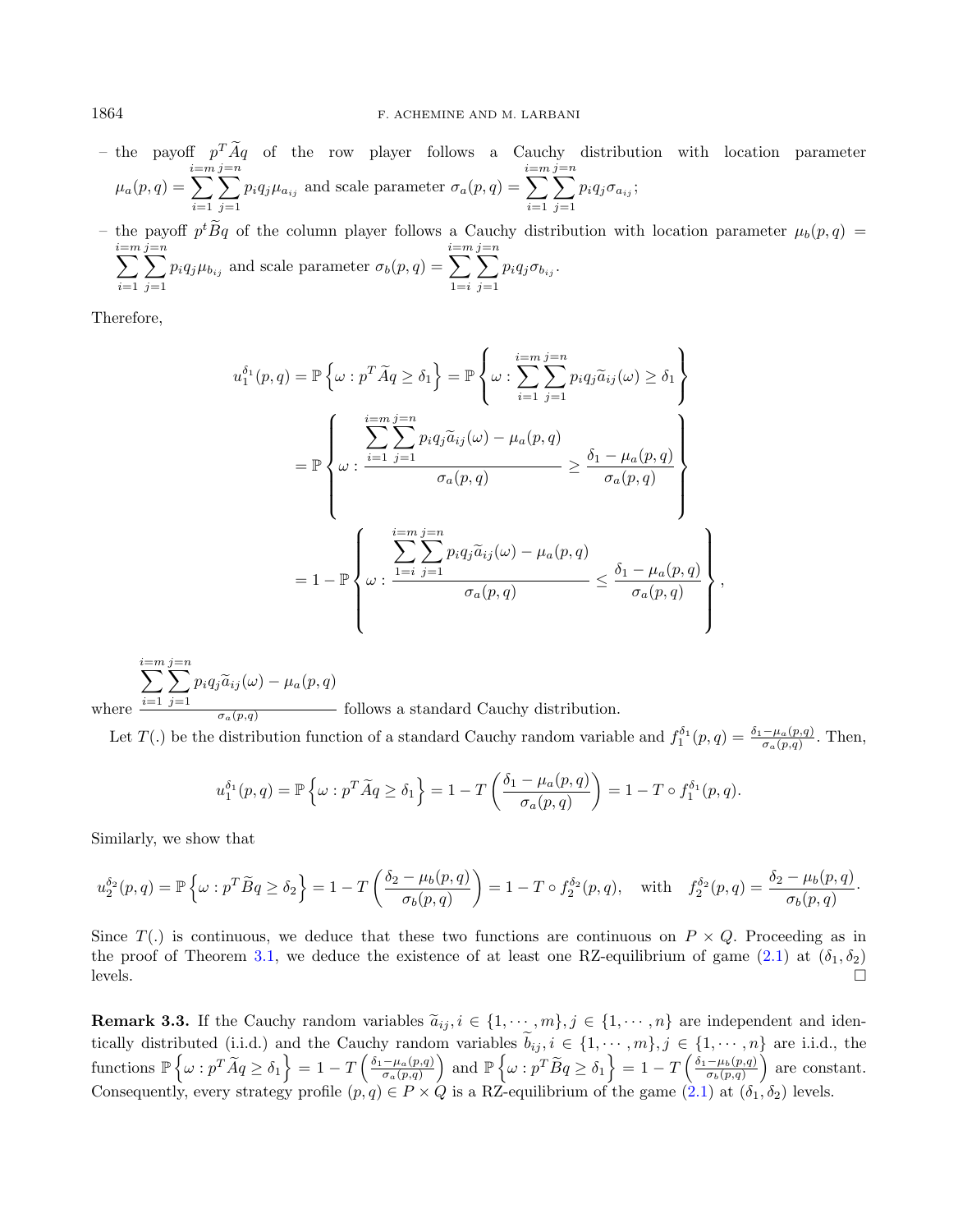## 4. Computation of RZ-equilibria

<span id="page-8-0"></span>In this section, we show that the problem of determination of a RZ-equilibrium can be transformed into a problem of computation of a Pareto optimal solution of a bi-criteria minimization problem. Then, from this problem, we derive an algorithm for the computation of RZ-equilibria.

**Remark 4.1.** – If the conditions of Theorem [3.1](#page-5-1) (or Thm. [3.2\)](#page-6-0) are satisfied, the maxmin values

$$
\lambda_1 = \max_{p \in P} \min_{q \in Q} \mathbb{P} \left\{ \omega : p^T \tilde{A} q \ge \delta_1 \right\} \quad \text{and} \quad \lambda_2 = \max_{q \in Q} \min_{p \in P} \mathbb{P} \left\{ \omega : p^T \tilde{B} q \ge \delta_2 \right\}
$$

exist and condition 1 of Definition [2.6](#page-4-0) is equivalent to

$$
\left\{\begin{aligned}\n\lambda_1 &\leq \mathbb{P}\left\{\omega : p^{*T}\tilde{A}q^* \geq \delta_1\right\}; \\
\lambda_2 &\leq \mathbb{P}\left\{\omega : p^{*T}\tilde{B}q^* \geq \delta_2\right\}.\n\end{aligned}\right.
$$

– In RZ-equilibrium, player I (resp. player II) guarantees a gain greater than or equal to what she/he can obtain using her/his maxmin (secure) strategy which is given by  $p^* \in Arg \max_{p \in P} \min_{q \in Q} \mathbb{P} \left\{ \omega : p^T \tilde{A} q \ge \delta_1 \right\}$ 

$$
\left(\text{resp. } q^* \in \text{Arg}\max_{q \in Q} \min_{p \in P} \mathbb{P}\left\{\omega : p^T \tilde{B} q \ge \delta_2\right\}\right).
$$

In order to deal with the problem of computation of a RZ-equilibrium, we recall that a bi-criteria optimisation (minimization/maximization) is an optimization problem that involves two objective functions. The general formulation of a bi-criteria optimization problem is

$$
\begin{cases} \operatorname{opt}(L_1(z), L_2(z)); \\ \text{s.t.} \quad z \in E, \end{cases}
$$

where E is the feasible set of decision vectors,  $E \subset \mathbb{R}^n$ ,  $n \in \mathbb{N}^*$ ;

$$
L = (L_1, L_2) : E \longrightarrow \mathbb{R}^n, \quad L(z) = (L_1(z), L_2(z)), \quad z \in E.
$$

In the rest of this paper, we use the following notation of the bi-criteria optimization problem.

<span id="page-8-1"></span>
$$
\langle E,(L_1,L_2)\rangle.
$$

The concept of solution in bi-criteria optimization is based on Pareto optimality.

## 4.1. Payoffs following normal distribution

<span id="page-8-2"></span>**Theorem 4.2.** Under the assumptions of Theorem [3.1,](#page-5-1)  $(p^*,q^*)$  is a RZ-equilibrium of the game [\(2.1\)](#page-3-0), if and only if it is a Pareto optimal solution of the bi-criteria minimization problem

$$
\left\langle H, \left( g_1^{\delta_1}, g_2^{\delta_2} \right) \right\rangle; \tag{4.1}
$$

where

$$
H = \left\{ (p, q) \in P \times Q : \gamma_1 \ge g_1^{\delta_1}(p, q) \quad \text{and} \quad \gamma_2 \ge g_2^{\delta_2}(p, q) \right\}
$$

and

$$
\gamma_1 = \min_{p \in P} \max_{q \in Q} g_1^{\delta_1}(p, q) \quad \text{and} \quad \gamma_2 = \min_{q \in Q} \max_{p \in P} g_2^{\delta_2}(p, q).
$$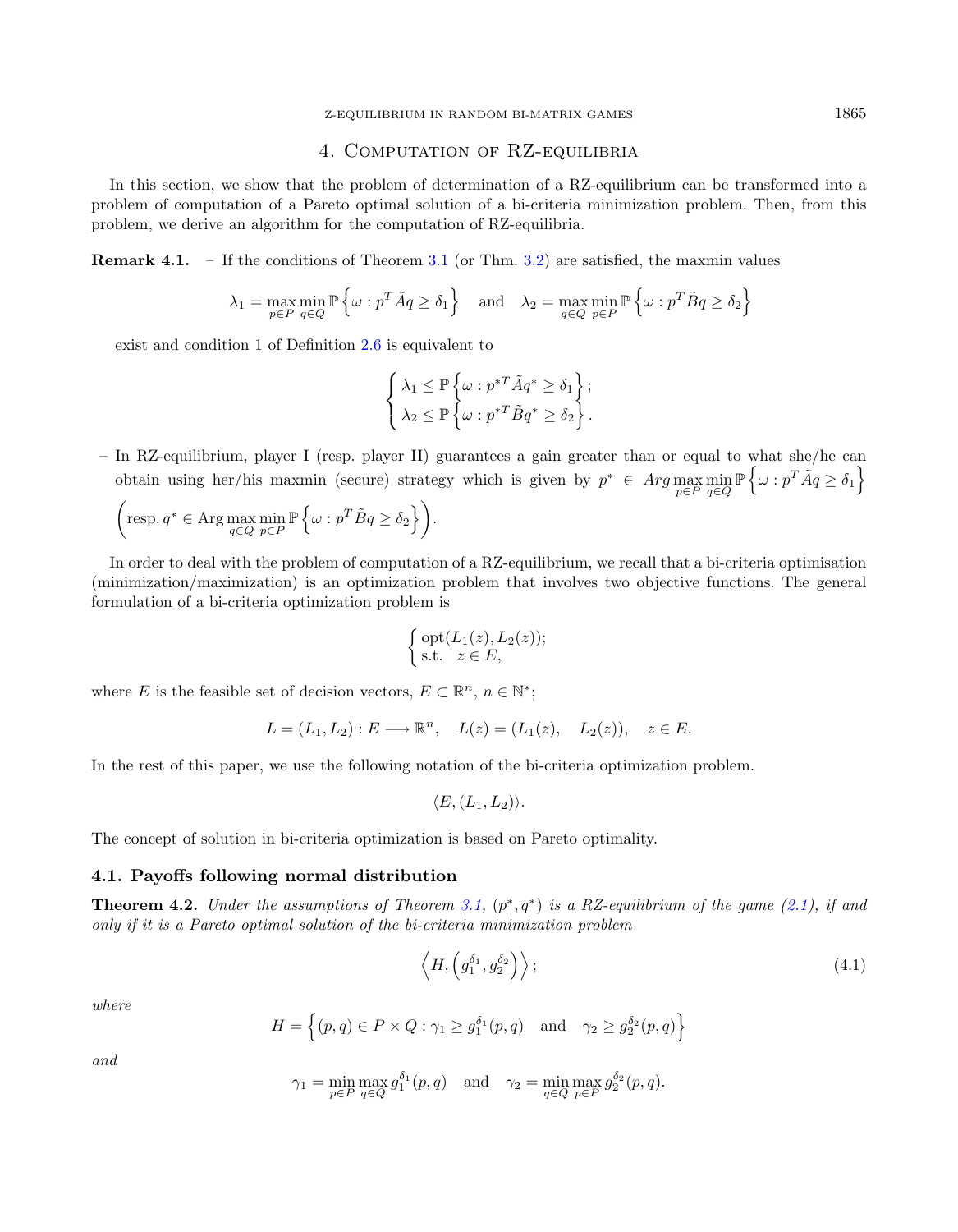*Proof.* Indeed, from Remark [2.2](#page-2-1) and Definition [2.6,](#page-4-0) we have the following equivalence  $(p^*, q^*)$  is a RZ-equilibrium of the game  $(2.1)$  at  $(\delta_1, \delta_2)$  levels  $\iff (p^*, q^*)$  is Pareto optimal solution for the maximization problem  $\langle M, (F_1, F_2) \rangle$ , with  $M = \left\{ (p, q) \in P \times Q : u_1^{\delta_1}(p, q) \geq \lambda_1 \text{ and } u_2^{\delta_2}(p, q) \geq \lambda_2 \right\}$ ,  $u_1^{\delta_1}(p, q) = 1 - \Phi \left( \frac{\delta_1 - M_1(p, q)}{V_1(p, q)} \right)$  $\frac{-M_1(p,q)}{V_1(p,q)}$  =  $1 - \Phi \circ g_1^{\delta_1}(p,q)$  and  $u_2^{\delta_2}(p,q) = 1 - \Phi \left( \frac{\delta_2 - M_2(p,q)}{V_2(p,q)} \right)$  $\frac{-M_2(p,q)}{V_2(p,q)}$   $= 1 - \Phi \circ g_2^{\delta_2}(p,q)$ .

First, we prove that  $H = M$ , considering that  $\Phi$  is continuous and strictly increasing on R, and  $M_1$  and  $V_1$ are continuous on the compact set  $P \times Q$  and  $V_1 > 0$ , we obtain the equalities

$$
\lambda_1 = \max_{p \in P} \min_{q \in Q} \left( 1 - \Phi \left( \frac{\delta_1 - M_1(p, q)}{\sqrt{V_1(p, q)}} \right) \right)
$$
  
= 
$$
1 - \min_{p \in P} \max_{q \in Q} \left( \Phi \left( \frac{\delta_1 - M_1(p, q)}{\sqrt{V_1(p, q)}} \right) \right)
$$
  
= 
$$
1 - \Phi \left( \min_{p \in P} \max_{q \in Q} \left( \frac{\delta_1 - M_1(p, q)}{\sqrt{V_1(p, q)}} \right) \right).
$$

Then,

$$
U_1^{\delta_1}(p,q) = 1 - \Phi\left(\frac{\delta_1 - M_1(p,q)}{\sqrt{V_1(p,q)}}\right) \ge \lambda_1
$$
  
\n
$$
\iff
$$
  
\n
$$
1 - \Phi\left(\frac{\delta_1 - M_1(p,q)}{\sqrt{V_1(p,q)}}\right) \ge 1 - \Phi\left(\min_{p \in P} \max_{q \in Q} \left(\frac{\delta_1 - M_1(p,q)}{\sqrt{V_1(p,q)}}\right)\right)
$$
  
\n
$$
\iff
$$
  
\n
$$
\Phi\left(\frac{\delta_1 - M_1(p,q)}{\sqrt{V_1(p,q)}}\right) \le \Phi\left(\min_{p \in P} \max_{q \in Q} \left(\frac{\delta_1 - M_1(p,q)}{\sqrt{V_1(p,q)}}\right)\right)
$$
  
\n
$$
\iff
$$
  
\n
$$
g_1^{\delta_1}(p,q) = \frac{\delta_1 - M_1(p,q)}{\sqrt{V_1(p,q)}} \le \gamma_1 = \min_{p \in P} \max_{q \in Q} \frac{\delta_1 - M_1(p,q)}{\sqrt{V_1(p,q)}}
$$

In the same way, we have

$$
u_2^{\delta_2}(p,q) \ge \lambda_2 \Longleftrightarrow g_2^{\delta_2}(p,q) = \frac{\delta_2 - M_2(p,q)}{\sqrt{V_2(p,q)}} \le \gamma_2 = \min_{q \in Q} \max_{p \in P} \frac{\delta_2 - M_2(p,q)}{\sqrt{V_2(p,q)}}.
$$

·

Then  $M = \{(p, q) \in P \times Q : \gamma_1 \geq g_1^{\delta_1}(p, q) \text{ and } \gamma_2 \geq g_2^{\delta_2}(p, q)\} = H$ . Next, we prove that a Pareto optimal solution of the bi-criteria maximization problem  $\langle M, \left(u_1^{\delta_1}, u_2^{\delta_2}\right)\rangle$  is a Pareto optimal solution for the bi-criteria minimization problem  $\langle H, \left( g_1^{\delta_1}, g_2^{\delta_2} \right) \rangle$ . For all  $(p, q) \in M$ , the vector inequality

$$
\left(u_1^{\delta_1}(p^*,q^*),u_2^{\delta_2}(p^*,q^*)\right) \precsim \left(u_1^{\delta_1}(p,q),u_2^{\delta_2}(p,q)\right), \quad \text{is impossible}
$$

is equivalent to for all  $(p, q) \in M$ , the vector inequality

$$
\left(\Phi \circ g_1^{\delta_1}(p,q), \Phi \circ g_2^{\delta_2}(p,q)\right) \precsim \left(\Phi \circ g_1^{\delta_1}(p^*,q^*), \Phi \circ g_2^{\delta_2}(p^*,q^*)\right), \quad \text{is impossible.}
$$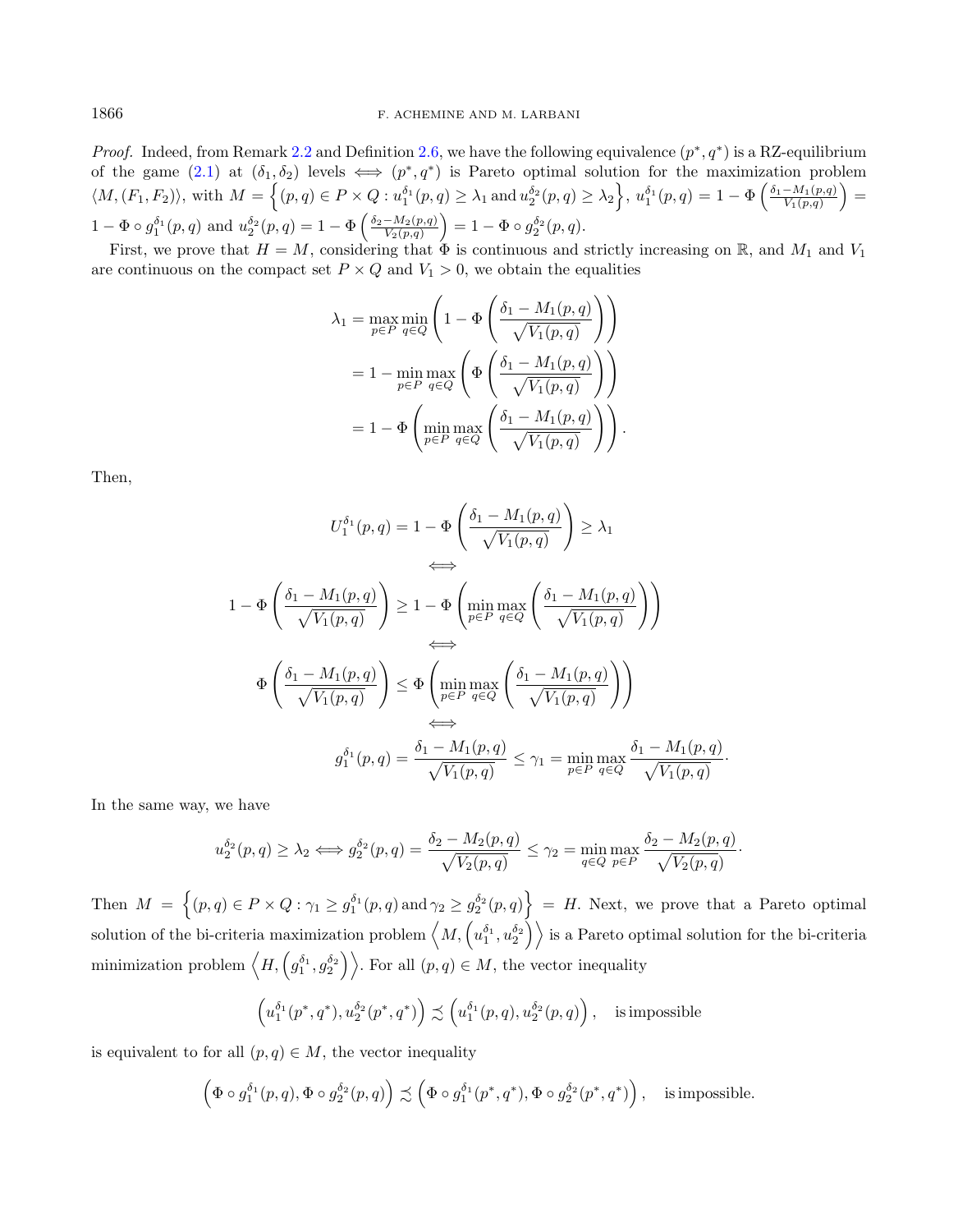$$
\left(g_1^{\delta_1}(p,q),g_2^{\delta_2}(p,q)\right)\precsim \left(g_1^{\delta_1}(p^*,q^*),g_2^{\delta_2}(p^*,q^*)\right),\quad\text{is impossible},
$$

which concludes the proof.  $\Box$ 

#### 4.1.1. Algorithm

To find Pareto optimal solutions of problem  $(4.1)$ , we use the scalarization approach by choosing a pair of weights  $(\beta_1, \beta_2) \in [0, 1] \times [0, 1]$  for  $g_1^{\delta_1}$  and  $g_2^{\delta_2}$ , such that  $\beta_1 + \beta_2 = 1$ . Thus, to compute RZ-equilibria, we just need to solve a deterministic optimization problem. We present the computation of RZ-equilibria in the form of an algorithm as follows.

## Algorithm 1

(1) Initialization: Let  $\tilde{A}$ ,  $\tilde{B}$ ,  $\beta_1 \geq 0$ ,  $\beta_2 \geq 0$  ( $\beta_1 + \beta_2 = 1$ ),  $\delta_1$  and  $\delta_2$  be given.

(2) Compute  $g_1^{\delta_1}(p,q)$  and  $g_2^{\delta_2}(p,q)$ ,  $\gamma_1$  and  $\gamma_2$ .

(3) Solve the problem

$$
(P1) \begin{cases} \min(\beta_1 g_1^{\delta_1}(p,q) + \beta_2 g_2^{\delta_2}(p,q)) \\ \text{subject to} \\ \gamma_1 \ge g_1^{\delta_1}(p,q) \\ \gamma_2 \ge g_2^{\delta_2}(p,q) \\ (p,q) \in P \times Q. \end{cases}
$$

Any solution of  $(P1)$  is a RZ-equilibrium of the game  $(2.1)$ .

## 4.2. Payoffs following Cauchy distribution

**Theorem 4.3.** Under the assumptions of Theorem [3.2,](#page-6-0)  $(p^*,q^*)$  is a RZ-equilibrium of the game [\(2.1\)](#page-3-0), if and only if it is a Pareto optimal solution of the bi-criteria minimization problem

$$
\left\langle S, \left( f_1^{\delta_1}, f_2^{\delta_2} \right) \right\rangle, \tag{4.2}
$$

where

$$
S = \left\{ (p, q) \in P \times Q : \theta_1 \ge f_1^{\delta_1}(p, q) \quad \text{and} \quad \theta_2 \ge f_2^{\delta_2}(p, q) \right\}
$$

and

$$
\theta_1 = \min_{p \in P} \max_{q \in Q} f_1^{\delta_1}(p, q), \quad \theta_2 = \min_{q \in Q} \max_{p \in P} f_2^{\delta_2}(p, q).
$$
  

$$
f_1^{\delta_1}(p, q) = \frac{\delta_1 - \mu_a(p, q)}{\sigma_a(p, q)} \quad \text{and} \quad f_2^{\delta_2}(p, q) = \frac{\delta_2 - \mu_b(p, q)}{\sigma_b(p, q)}.
$$

Proof. Using the Cauchy distribution properties, the proof of this result is analogous to that of Theorem [4.2.](#page-8-2)

## 4.2.1. Algorithm

Here we give an algorithm for finding RZ-equilibria by finding Pareto optimal solutions of the problem [\(4.2\)](#page-10-0), using the scalarization approach by choosing a pair of weights  $(\beta_1, \beta_2) \in [0, 1] \times [0, 1]$  for  $f_1^{\delta_1}$  and  $f_2^{\delta_2}$ , respectively, such that  $\beta_1 + \beta_2 = 1$ .

<span id="page-10-0"></span>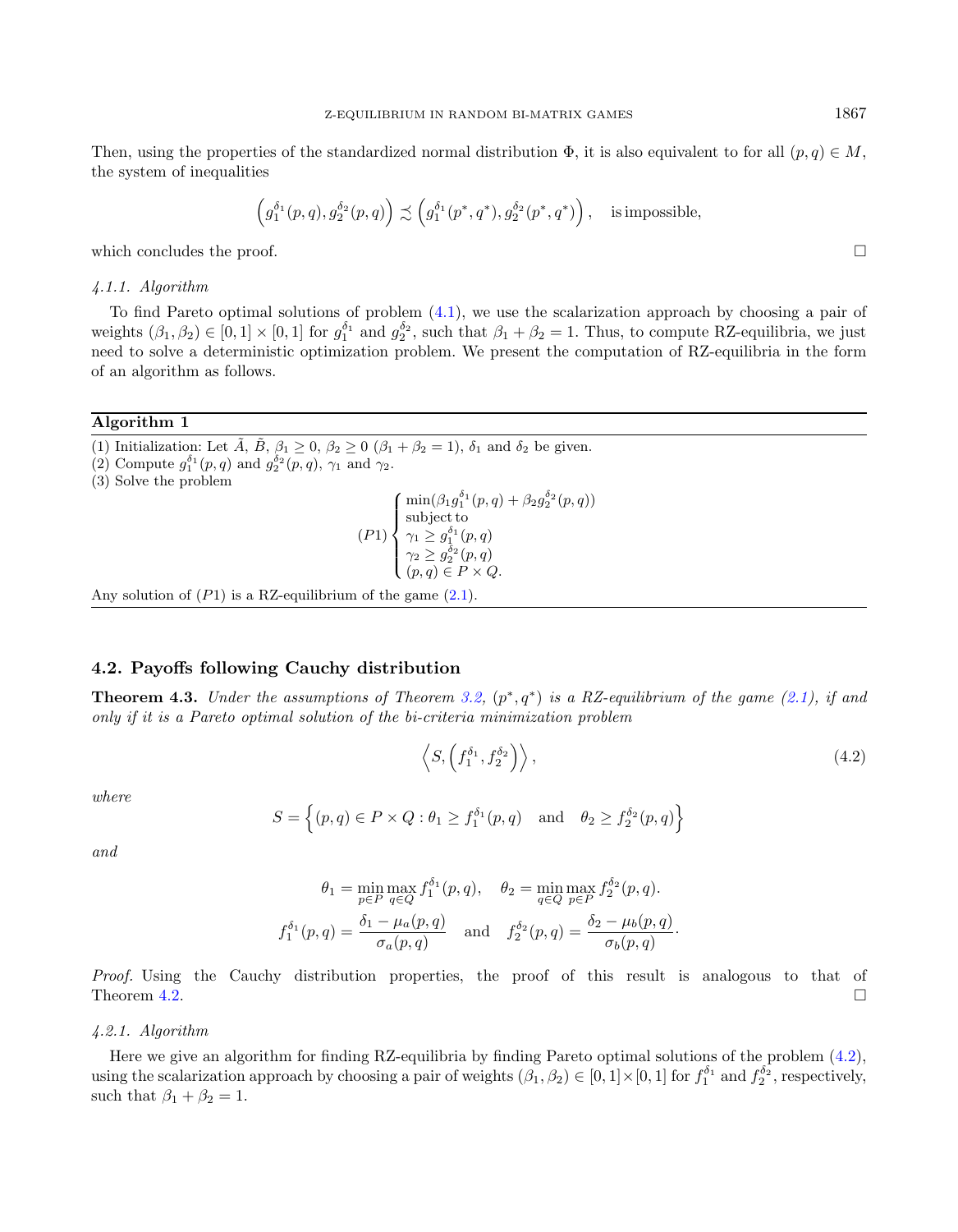## Algorithm 2

(1) Initialization: Let  $\widetilde{A}$ ,  $\widetilde{B}$ ,  $\beta_1 \geq 0$ ,  $\beta_2 \geq 0$  ( $\beta_1 + \beta_2 = 1$ ),  $\delta_1$  and  $\delta_2$  be given. (2) Compute  $f_1^{\delta_1}(p,q)$ ,  $f_2^{\delta_2}(p,q)$ ,  $\theta_1$  and  $\theta_2$ . (3) Solve the problem  $(P2)$  $\overline{a}$  $\bigg|$  $\frac{1}{2}$  $\min(\beta_1 f_1^{\delta_1}(p,q) + \beta_2 f_2^{\delta_2}(p,q))$ subject to  $\theta_1 \geq f_1^{\delta_1}(p,q)$  $\theta_2 \geq f_2^{\delta_2}(p,q)$  $(p, q) \in P \times Q$ .

Any solution of the problem  $(P2)$  problem is a RZ-equilibrium of the game  $(2.1)$ .

# 5. Numerical examples

<span id="page-11-1"></span><span id="page-11-0"></span>Example 5.1. In order to show the applicability of the proposed approach, let us assume that, in the game  $(2.1)$ , the payoffs matrices of player I and player II are, respectively

$$
\tilde{A} = \begin{pmatrix} \mathcal{N}(1,1) & \mathcal{N}(0,2) \\ \mathcal{N}(3,\sqrt{2}) & \mathcal{N}(4,1) \end{pmatrix},
$$

and

$$
\tilde{B} = \begin{pmatrix} \mathcal{N}(1,2) & \mathcal{N}(3,1) \\ \mathcal{N}(2,1) & \mathcal{N}(4,2) \end{pmatrix}.
$$

Assume that the conditions of Theorem [4.2](#page-8-2) are satisfied for the given satisfaction levels  $\delta_1$  and  $\delta_2$ .

Let  $p = (p_1, p_2)^T$  and  $q = (q_1, q_2)^T$ , with  $p_2 = 1 - p_1$  and  $q_2 = 1 - q_1$ . Then,

$$
g_1^{\delta_1}(p,q) = \frac{\delta_1 - 2p_1q_1 + q_1 + 4p_1 - 4}{\sqrt{8p_1^2q_1^2 + 5p_1^2 + 3q_1^2 - 10p_1^2q_1 - 6p_1q_1^2 + 4p_1q_1 - 2q_1 - 2p_1 + 1}},
$$
  
\n
$$
g_2^{\delta_2}(p,q) = \frac{\delta_2 + p_1 + 2q_1 - 4}{\sqrt{10p_1^2q_1^2 + 5p_1^2 + 5q_1^2 - 10p_1^2q_1 - 10p_1q_1^2 - 8p_1 - 8q_1 + 16p_1q_1 + 4}}
$$

and

$$
\gamma_1 = \min_{p_1 \in [0,1]} \max_{q_1 \in [0,1]} g_1^{\delta_1}(p,q) \quad \text{and} \quad \gamma_2 = \min_{q_1 \in [0,1]} \max_{p \in [0,1]} g_2^{\delta_2}(p,q).
$$

Assume that the players set their satisfaction levels at  $\delta_1 = 10$  and  $\delta_2 = 10$ .

A Pareto optimal solution of Problem [\(4.1\)](#page-8-1), with  $\beta_1 = 0.5$  and  $\beta_2 = 0.5$ , is given by solving the problem  $(P1)$ , which is equivalent to

$$
(P1)
$$
\n
$$
\begin{cases}\n\min \left( \frac{\beta_1(\delta_1 - 2p_1q_1 + q_1 + 4p_1 - 4)}{\sqrt{8p_1^2q_1^2 + 5p_1^2 + 3q_1^2 - 10p_1^2q_1 - 6p_1q_1^2 + 4p_1q_1 - 2q_1 - 2p_1 + 1}} + \frac{\beta_2(\delta_2 + p_1 + 2q_1 - 4)}{\sqrt{10p_1^2q_1^2 + 5p_1^2 + 5p_1^2 - 10p_1^2q_1 - 10p_1q_1^2 - 8p_1 - 8q_1 + 16p_1q_1 + 4}}\n\end{cases}
$$
\n
$$
(P1)
$$
\n
$$
\begin{cases}\n\gamma_1 \ge \frac{\delta_1 - 2p_1q_1 + q_1 + 4p_1 - 4}{\sqrt{8p_1^2q_1^2 + 5p_1^2 + 3q_1^2 - 10p_1^2q_1 - 6p_1q_1^2 + 4p_1q_1 - 2q_1 - 2p_1 + 1}}; \\
\gamma_2 \ge \frac{\delta_2 + p_1 + 2q_1 - 4}{\sqrt{10p_1^2q_1^2 + 5p_1^2 + 5q_1^2 - 10p_1^2q_1 - 10p_1q_1^2 - 8p_1 - 8q_1 + 16p_1q_1 + 4}}; \\
(p_1, q_1) \in [0, 1]^2.\n\end{cases}
$$

First, we use the mesh of the set  $[0, 1] \times [0, 1]$  for computing  $\gamma_1$  and  $\gamma_2$ . We get  $\gamma_1 = 7.776$  and  $\gamma_2 = 7.6155$ .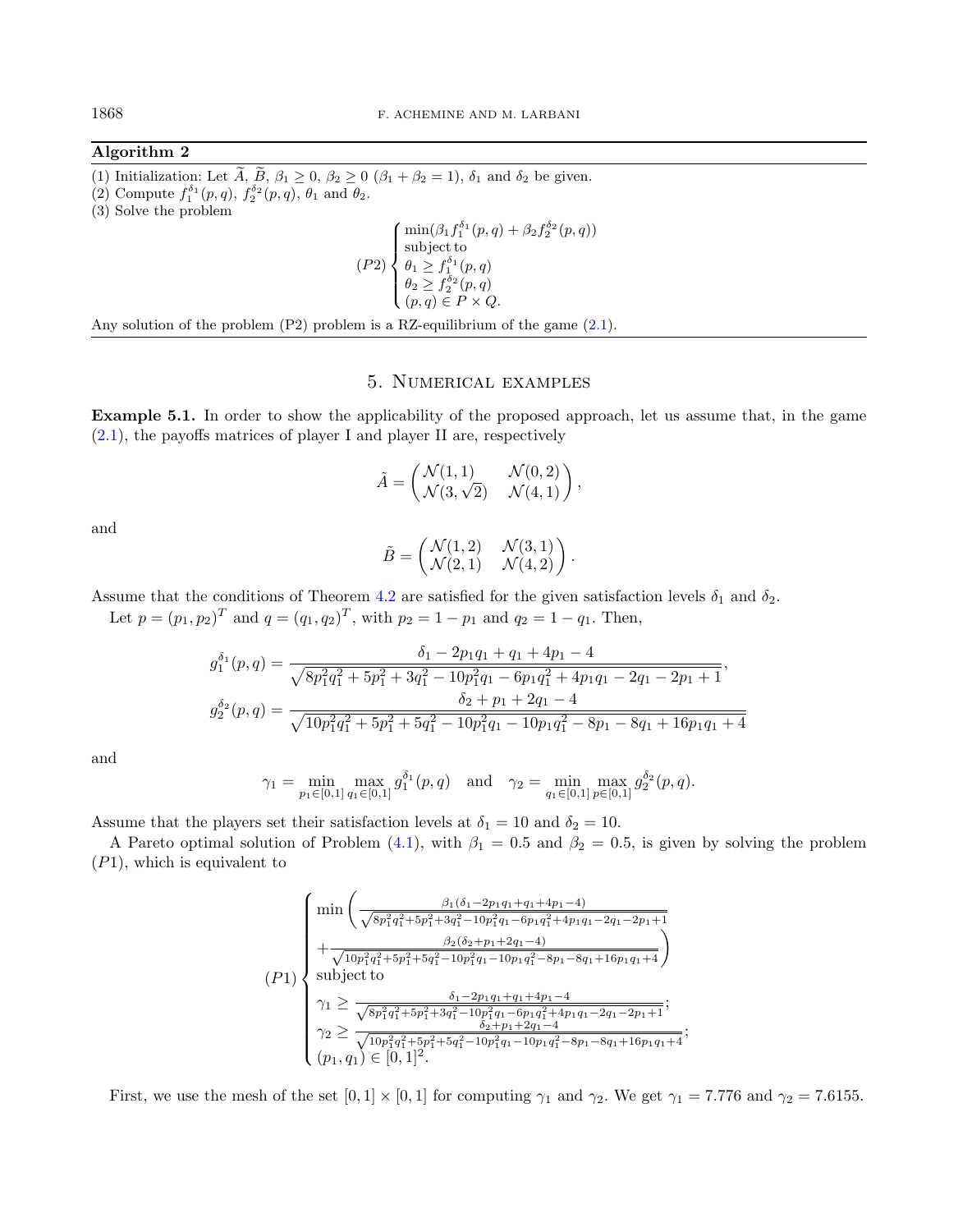To obtain the global optimal solutions of  $(P1)$ , we use BARON solver [\[12\]](#page-17-29), which is a computational system for solving non-convex optimization problems for global optimality. The solution is the pure strategy profile  $(p^*,q^*) = ((0,1),(0,1))$ , which is a RZ-equilibrium at  $(10,10)$  satisfaction levels and probabilities  $\left(\mathbb{P}\left(p^{*T}\tilde{A}q^*\geq10\right),\mathbb{P}\left(p^{*T}\tilde{B}q^*\geq10\right)\right)=(0,0.001).$ 

These probabilities are not acceptable, which means that the players are too optimistic. To increase them, the players need to decrease the satisfaction levels  $\delta_1$  and  $\delta_2$ .

Consider the levels  $(\delta_1, \delta_2) = (3, 2)$  with  $\beta_1 = \beta_2 = \frac{1}{2}$ . The RZ-equilibrium is  $(p^*, q^*) = ((0, 1), (0, 1))$  and the probabilities are  $\mathbb{P}\left(p^{*T}\tilde{A}q^*\geq 3\right)=0.8413$  and  $\mathbb{P}\left(p^{*T}\tilde{B}q^*\geq 2\right)=0.8413$ .

Example 5.2. In order to show the applicability of the proposed approach in the case where the payoffs follow Cauchy distribution, let us assume that in the game [\(2.1\)](#page-3-0) the payoffs matrices of player I and player II are, respectively

$$
\widetilde{A} = \begin{pmatrix} \mathcal{C}(1,2) & \mathcal{C}(2,3) \\ \mathcal{C}(3,1) & \mathcal{C}(4,2) \end{pmatrix}, \quad \widetilde{B} = \begin{pmatrix} \mathcal{C}(4,4) & \mathcal{C}(3,1) \\ \mathcal{C}(3,2) & \mathcal{C}(5,3) \end{pmatrix}
$$

.

Assume that the conditions of Theorem [4.2](#page-8-2) are satisfied for the given satisfaction levels  $\delta_1$  and  $\delta_2$ . We have

$$
f_1^{\delta_1}(p,q) = \frac{\delta_1 + 2p_1 + q_1 - 4}{p_1 - q_1 + 2}, \quad f_2^{\delta_2}(p,q) = \frac{\delta_2 - 3p_1q_1 + 2p_1 + 2q_1 - 5}{4p_1q_1 - q_1 - 2p_1 + 3},
$$
  

$$
\theta_1 = \min_{p_1 \in [0,1]} \max_{q_1 \in [0,1]} f_1^{\delta_1}(p,q) \quad \text{and} \quad \theta_2 = \min_{q_1 \in [0,1]} \max_{p_1 \in [0,1]} f_2^{\delta_2}(p,q).
$$

Assume that the players set their satisfaction levels at  $\delta_1 = 10$  and  $\delta_2 = 10$ . A Pareto optimal solution of Problem [\(4.2\)](#page-10-0), with  $\beta_1 = 0.5$  and  $\beta_2 = 0.5$ , is given by solving the following problem

$$
(P2)\n\begin{cases}\n\min\left(\frac{\beta_1(\delta_1+2p_1+q_1-4)}{p_1-q_1+2} + \frac{\beta_2(\delta_2-3p_1q_1+2p_1+2q_1-5)}{4p_1q_1-q_1-2p_1+3}\right) \\
\text{subject to} \\
\theta_1 \ge \frac{\delta_1+2p_1+q_1-4}{p_1-q_1+2} \\
\theta_2 \ge \frac{\delta_2+3p_1q_1+2p_1+2q_1-5}{4p_1q_1-q_1-2p_1+3} \\
(p_1, q_1) \in [0, 1]^2.\n\end{cases}
$$

We use the mesh of the set  $[0, 1] \times [0, 1]$  for computing  $\theta_1$  and  $\theta_2$ . Thus,  $\theta_1 = 4, 5$  and  $\theta_2 = 2, 47151564$ .

To obtain the global optimal solutions of  $(P2)$ , we use BARON solver [\[12\]](#page-17-29). The solution is the pure strategy profile  $(p^*, q^*) = ((0, 1), (0, 1)),$  which is an RZ-equiibrium at  $(10, 10)$  satisfaction levels and

$$
\left(\mathbb{P}\left(p^{*T}\tilde{A}q^* \ge 10\right), \left(\mathbb{P}(p^{*T}\tilde{B}q^* \ge 10)\right)\right) = (0.1024, 0.1720).
$$
  
6. RELATED WORK

<span id="page-12-0"></span>Z-equilibrium in games with uncertain payoffs in the form  $u_i(x, y)$ , where x is a strategy profile and y is a parameter with unknown behavior has been investigated in Larbani and Lebbah [\[16\]](#page-17-6). In these games, the payoffs are not completely uncertain, they are represented by a parameter only. In the present work, the payoffs do not involve any parameter. In this sense, it is more general. Recently, Achemine *et al.* [\[2\]](#page-17-10) have investigated Z-equilibrium in bi-matrix games with uncertain payoffs in the sense of Liu [\[17\]](#page-17-11). The present work fundamentally differs from this work as it deals with games with random (uncertainty of probability type) payoffs. The difference between probability theory and Liu uncertainty theory is that the latter is based on a credibility measure that is introduced to measure the credibility of a fuzzy event, while the former deals with random phenomena. Fuzzy set theory mainly deals with subjective uncertainty i.e., imprecision in human judgment and evaluation of events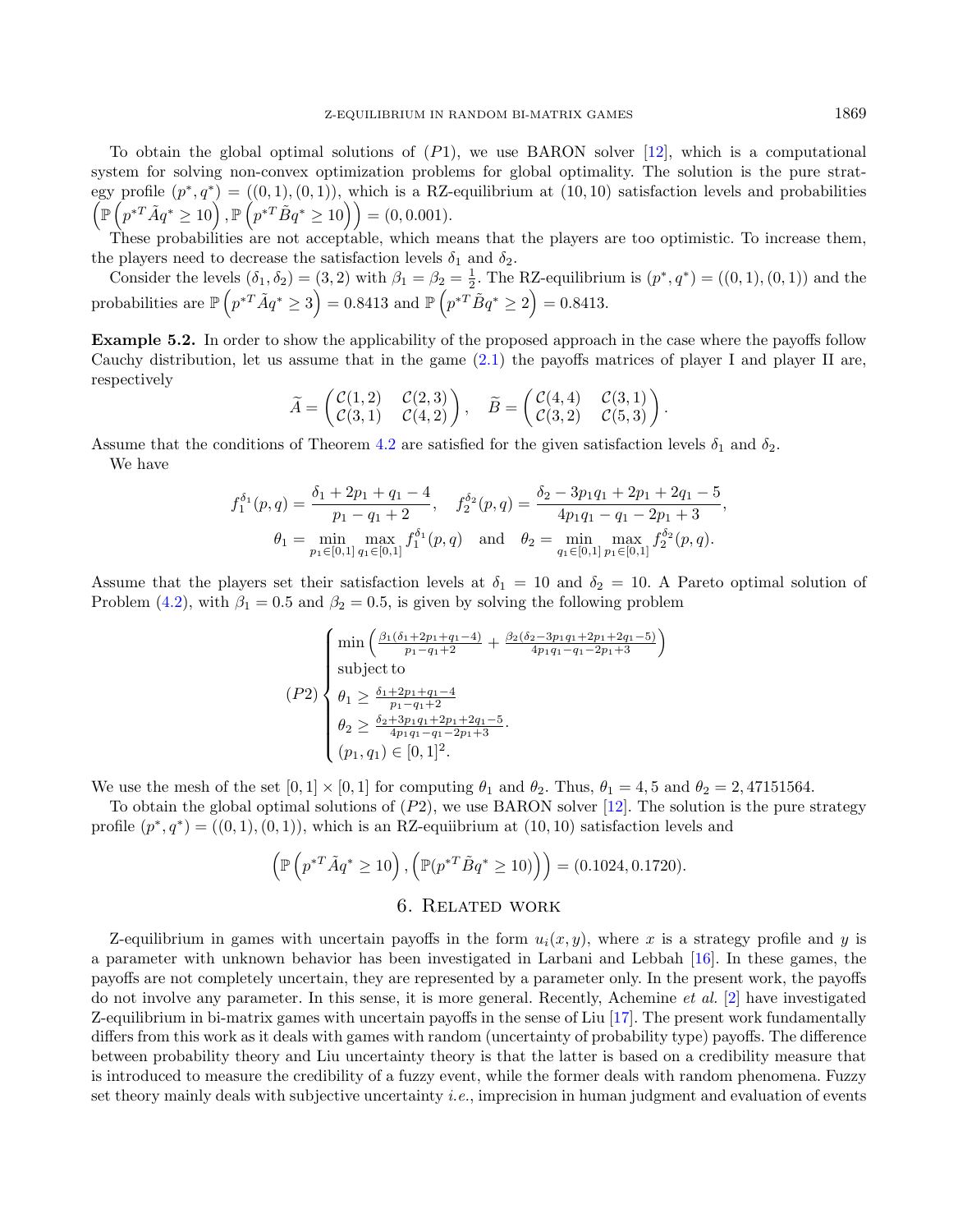and phenomena. Therefore, the scopes of application of the two papers differ considerably as they model two different types of uncertainty. Thus, compared to Achemine et al. [\[2\]](#page-17-10), the present paper is a new theoretical and application contribution.

Further, the literature on games with random payoffs is mainly concentrated on the investigation of Nash equilibrium, its existence and computation. We mention and compare our work to two prominent works on this area of research, Singh and Lisser [\[24\]](#page-17-25) that deals with bi-matrix games with random payoffs and Singh et al.  $[25]$  that investigates *n*-person finite games.

The main differences between the present paper and the mentioned two papers are that (i) the two papers deal with existence, and computation of Nash equilibrium, while ours deals with Z-equilibrium, and (ii) in the two papers the payoffs are defined by fixing a probability (confidence) level, then finding the maximum payoff that can be obtained for this level; formally, they use the formulas

$$
u_i^{\alpha_i}(p,q) = \sup \left\{ v_i : \mathbb{P}\left(p^T \tilde{A} q \ge v_i\right) \ge \alpha_i \right\} \tag{6.1}
$$

$$
u_i^{\alpha_i}(\tau) = \sup \{ v_i : \mathbb{P}(\omega | r_i^{\omega}(\tau, \omega) \ge v_i) \ge \alpha_i \}
$$
\n(6.2)

respectively, where  $\alpha_i$  is a given confidence level. In our paper, we use the formula

<span id="page-13-2"></span><span id="page-13-1"></span><span id="page-13-0"></span>
$$
u_i^{\delta_i}(p,q) = \mathbb{P}\left(p^T \tilde{A}q \ge \delta_i\right) \tag{6.3}
$$

where  $\delta_i$  is a given satisfaction level in terms of payoff.

As  $(6.1)$  and  $(6.2)$  are based on the same idea, we will compare  $(6.1)$  to  $(6.3)$  because they deal with the same type of games, bi-matrix games. In [\(6.1\)](#page-13-0), the used payoff to define Nash equilibrium is defined as the supremum of the set of  $v_i$  values such that  $\mathbb{P}\left(p^T \tilde{A} q \geq v_i\right) \geq \alpha_i$ . Then a RZ-equilibrium in the sense of Singh and Lisser payoffs can be defined as follows.

<span id="page-13-3"></span>**Definition 6.1.** For predetermined confidence levels  $\alpha_1, \alpha_2,$  a pair  $(p^*, q^*)$  is called a RZ-equilibrium (random Z-equilibrium) of the game  $(2.1)$  at  $(\alpha_1, \alpha_2)$  levels, if it satisfies

- (1)  $\begin{cases} \forall p \in P, & \exists q \in Q, \quad u_1^{\alpha_1}(p,q) \leq u_1^{\alpha_1}(p^*,q^*) \\ \forall \alpha \in Q, & \exists \alpha \in P, \quad u_1^{\alpha_2}(p,q) \leq u_1^{\alpha_3}(p^*,q^*) \end{cases}$  $\forall q \in Q, \quad \exists p \in P, \quad u_2^{\alpha_2}(p,q) \leq u_2^{\alpha_q}(p^*,q^*).$
- (2) There is no strategy profile  $(p, q) \in P \times Q$ , such that

$$
(u_1^{\alpha_1}(p^*,q^*),\quad u_2^{\alpha_2}(p^*,q^*))\precsim (u_1^{\alpha_1}(p,q),\quad u_2^{\alpha_2}(p,q))\,.
$$

That is, using Singh and Lisser's definition of payoffs, the players must first provide confidence levels (values of the probability parameters  $\alpha_i$ ,  $i = 1, 2$ , then if a pair  $(p^*, q^*)$  of mixed strategies is a Z-equilibrium, the payoffs  $u_i^{\alpha_i}(p^*,q^*)$ ,  $i=1,2$  satisfy the confidence levels  $\alpha_i$ ,  $i=1,2$ , that is  $\mathbb{P}\left(p^{*T} A q^* \geq u_1^{\alpha_1}(p^*,q^*)\right) \geq \alpha_1$ , and  $\mathbb{P}\left(p^{*T}Bq^* \geq u_2^{\alpha_2}(p^*,q^*)\right) \geq \alpha_2.$ 

In our work, we proceed in the other way around, we first ask the players to provide their satisfaction levels,  $\delta_i, i = 1, 2$ , in terms of payoffs and then define the RZ-equilibrium in terms of probabilities of events where payoffs satisfy those levels. Then, if a pair  $(p^*, q^*)$  of mixed strategies is a RZ-equilibrium, the payoffs are expressed in terms of probabilities  $u_i^{\delta_i}(p^*,q^*) = \mathbb{P}\left(p^{*T}\tilde{A}q^* \geq \delta_i\right)$ , and  $u_2^{\delta_2}(p^*,q^*) = \mathbb{P}\left(p^{*T}\tilde{B}q^* \geq \delta_2\right)$ .

Our approach that is based on considering probabilities as payoffs in defining RZ-equilibrium makes theoretical and practical sense. In fact, asking the players to provide a satisfaction level, we use the Simon's "satisficing principle" [\[23\]](#page-17-26) which means that in non-trivial real-life decision problems, decision-makers look for satisficing alternatives rather than maximizing ones. As uncertain payoff games are highly complex because they involve strategic uncertainty and payoff uncertainty, this principle is highly relevant and appropriate. Further, it also makes sense to express the attainment of the given satisfaction level in terms of probability as the payoffs are of probability uncertainty type. Consequently, as we are in a game context, it makes sense to define Z-equilibrium in terms of the probability of attainment of satisfaction levels.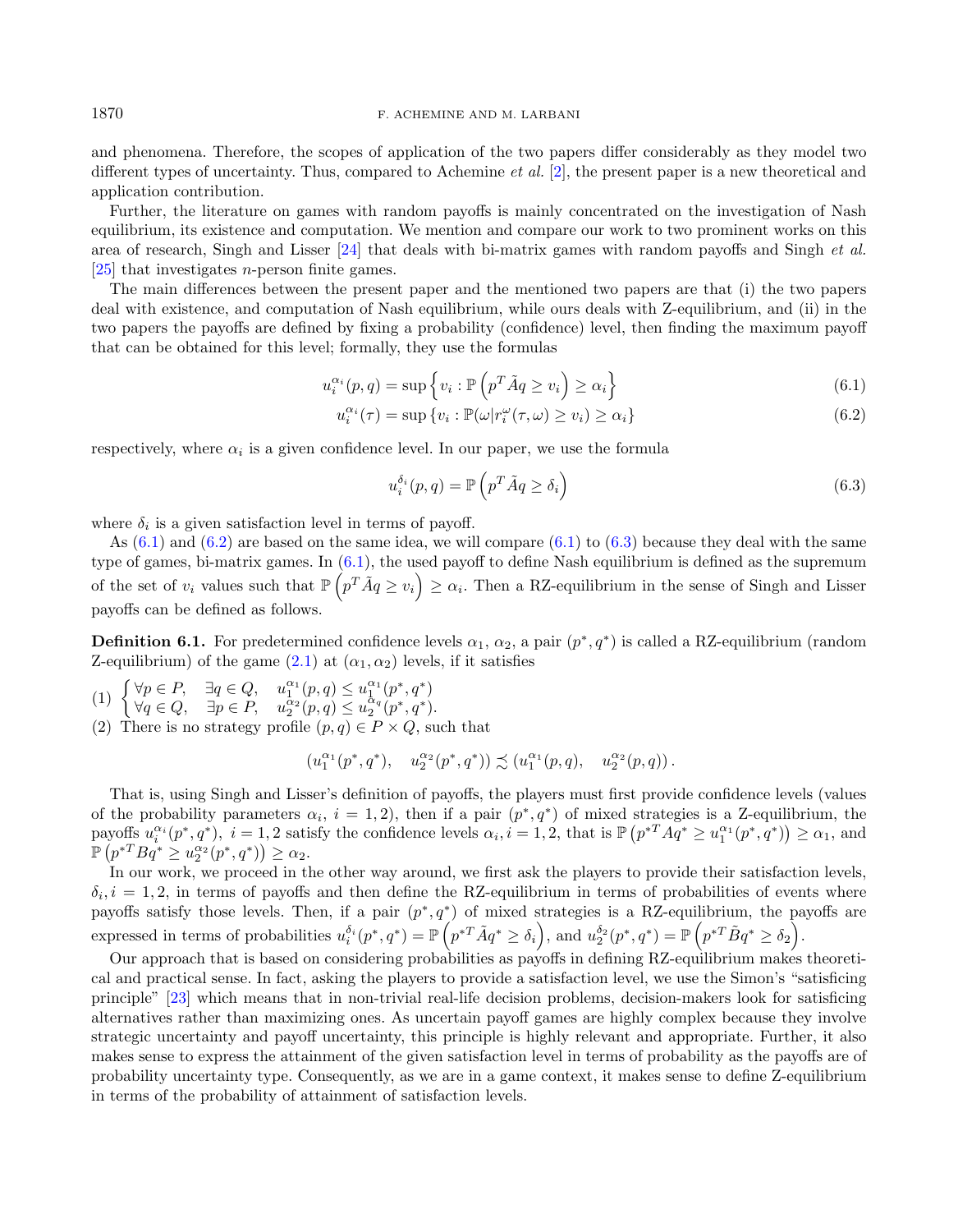Now let us investigate the two definitions of RZ-equilibrium, our Definition [2.6](#page-4-0) and Sing and Lisser inspired Definition [6.1.](#page-13-3) For the sake of discussion, assume that the entries of the payoff matrices in the game  $(2.1)$  satisfy the conditions of Theorem [3.1.](#page-5-1) The relation between the two RZ-equilibrium definitions is that with each given pair of confidence levels  $(\alpha_1, \alpha_2)$ , and RZ-equilibrium  $(p^*, q^*)$  in the sense of Definition [6.1,](#page-13-3) we can associate a Z-equilibrium  $(\bar{p}^*, \bar{q}^*)$  in the sense of our Definition [2.6](#page-4-0) as follows. Let

$$
u_i^{\alpha_i}(p^*, q^*) = \delta_i, \quad i = 1, 2,
$$

then Theorem [3.1](#page-5-1) guarantees the existence of RZ-equilibrium in the sense of Definition [2.6](#page-4-0) with satisfaction levels  $\delta_1 = u_1^{\alpha_1}(p^*, q^*)$ ,  $\delta_2 = u_2^{\alpha_2}(p^*, q^*)$ . That is, with each RZ-equilibrium in the sense of Definition [6.1,](#page-13-3) we associate a RZ-equilibrium in the sense of Definition [2.6](#page-4-0) that guarantees (in probability sense) the payoffs of the former RZ-equilibrium, that is  $\mathbb{P}\left\{\omega : p^{*T} \tilde{A} q^* \geq \delta_1 \right\}$  and  $\mathbb{P}\left\{\omega : p^{*T} \tilde{B} q^* \geq \delta_2 \right\}$ . And based on RZ-equilibrium Pareto optimality condition, each equilibrium is not Pareto-dominated by the other in the sense of the definition that is used to find it, that is, on the one hand the inequality

$$
\left(u_1^{\alpha_1}(p^*,q^*),\quad u_2^{\alpha_2}(p^*,q^*)\right)\precsim \left(u_1^{\alpha_1}(\overline{p}^*,\overline{q}^*),\quad u_2^{\alpha_2}(\overline{p}^*,\overline{q}^*)\right).
$$

is impossible. On the other hand, the inequality

$$
\left(\mathbb{P}\left\{\omega:\overline{p}^{*T}\tilde{A}\overline{q}^*\geq \delta_1\right\},\quad \mathbb{P}\left\{\omega:\overline{p}^{*T}\tilde{B}\overline{q}^*\geq \delta_2\right\}\right)\precsim \left(\mathbb{P}\left\{\omega:p^{*T}\tilde{A}q^*\geq \delta_1\right\},\quad \mathbb{P}\left\{\omega:p^{*T}\tilde{B}q^*\geq \delta_2\right\}\right).
$$

is impossible.

Therefore, from this point of view, no equilibrium has an advantage over the other in terms of payoffs. One may argue that the probabilities  $\mathbb{P}\left\{\omega: \overline{p}^{*T} \tilde{A} \overline{q}^* \geq \delta_1 \right\}$  and  $\mathbb{P}\left\{\omega: \overline{p}^{*T} \tilde{B} \overline{q}^* \geq \delta_2 \right\}$  at the Z-equilibrium in the sense of Definition [2.6](#page-4-0) can be small and may not be attractive to the players even if the satisfaction levels,  $\delta_i$ ,  $i = 1, 2$ are large. As stated above, because of the Pareto optimality of RZ-equilibrium, even if the probabilities are small at the equilibrium, they are not Pareto dominated by the probabilities of any other strategy profile  $(p, q)$ . Another argument is that, in fact, these probabilities depend on the satisfaction levels  $\delta_i$ ,  $i = 1, 2$  and the probability distributions of the payoffs. For example, in the case the entries of the payoff matrices of the game [\(2.1\)](#page-3-0) are normally distributed, for the first player, we have  $\mathbb{P}\left(\bar{p}^{*T}\tilde{A}\bar{q}^* \geq \delta_1\right) = 1 - \Phi\left(\frac{\delta_1 - \mathbb{E}\left(\bar{p}^{*T}\tilde{A}\bar{q}^*\right)}{\sqrt{V_1(\bar{p},\bar{q})}}\right)$  $\Big)$ , (see the proof of Thm. [3.1\)](#page-5-1), then the larger the number  $\frac{\delta_1 - \mathbb{E}(\bar{p}^{*T} A \bar{q}^*)}{\sqrt{V_1(\bar{p}, \bar{q})}}$ , the smaller the probabilities. In other words, to

get larger probabilities, the players should choose smaller satisfaction levels than the averages  $\mathbb{E}\left(\bar{p}^{*T}\tilde{A}\bar{q}^*\right)$  and  $\mathbb{E}\left(\overline{p}^{*T}\tilde{B}\overline{q}^*\right)$ .

Now, we explain how to get RZ-equilibrium with desired probabilities.

For player I, we have

$$
\mathbb{E}\left(p^T \tilde{A}q\right) = \mathbb{E}\left(\sum_{1=1}^{i=m} \sum_{j=1}^{j=n} p_i q_j \tilde{a}_{ij}\right)
$$
  
= 
$$
\sum_{i=1}^{i=m} \sum_{j=1}^{j=n} p_i q_j \mu_{a_{ij}} \le \sum_{i=1}^{i=m} \sum_{j=1}^{j=n} p_i q_j \max_{i,j} \mu_{a_{ij}} = \max_{i,j} \mu_{a_{ij}} = \mu_{a,\max}.
$$

Similarly, for player II, we have  $\mathbb{E}\left(p^T \tilde{B} q\right) \leq \max_{i,j} \mu_{b_{ij}} = \mu_{b,\max}$ .

We have also

$$
\mathbb{P}\left\{\omega : p^T \tilde{A}q \ge \delta_1\right\} = 1 - \Phi\left(\frac{\delta_1 - M_1(p,q)}{\sqrt{V_1(p,q)}}\right) \le 1 - \Phi\left(\frac{\delta_1 - \mu_{a,\max}}{\sqrt{V_1(p,q)}}\right)
$$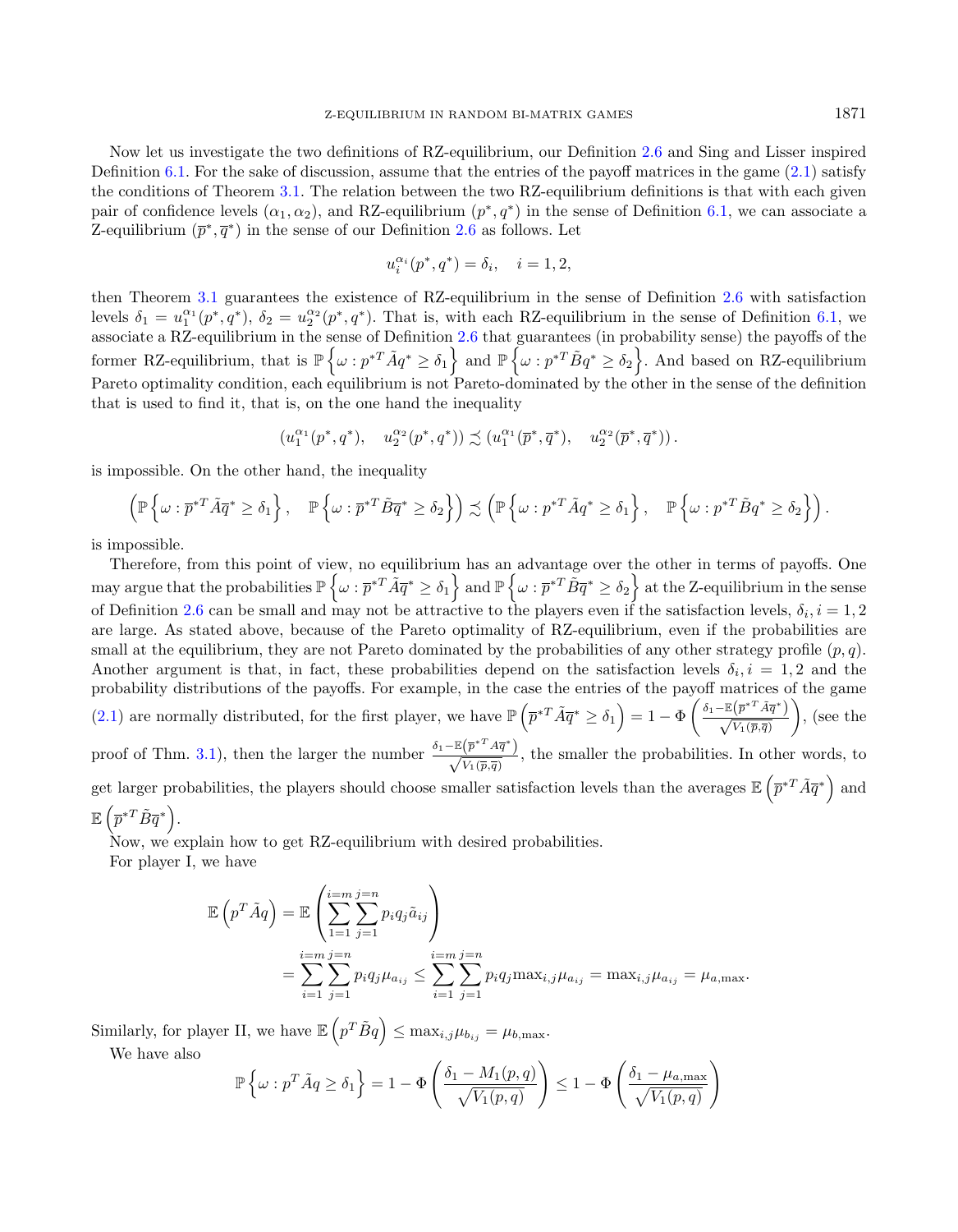and

$$
\mathbb{P}\left\{\omega : p^T \tilde{B}q \ge \delta_1\right\} = 1 - \Phi\left(\frac{\delta_2 - M_2(p,q)}{\sqrt{V_2(p,q)}}\right) \le 1 - \Phi\left(\frac{\delta_2 - \mu_{b,\max}}{\sqrt{V_2(p,q)}}\right).
$$

Therefore,  $\mu_{a,\text{max}}$  and  $\mu_{b,\text{max}}$  can be used as reference points for computing RZ-equilibria with desired probabilities for given satisfaction levels. For example, for  $\delta_1 = \mu_{a,\text{max}}$ ,  $\delta_2 = \mu_{b,\text{max}}$ ,  $\mathbb{P}\left(p^T \tilde{A} q \ge \delta_1\right) \le 0.5$  and  $\mathbb{P}\left(p^T \tilde{B} q \geq \delta_1\right) \leq 0.5.$ 

Clearly, the smaller than  $\mu_{a,\max}, \mu_{b,\max}$  the satisfaction levels  $\delta_1, \delta_2$ , the larger the probabilities  $\mathbb{P}\left(p^T \tilde{A} q \geq \delta_1\right)$ and  $\mathbb{P}\left(p^T \tilde{B} q \geq \delta_1\right)$ , respectively.

Let us illustrate this statement by the game of Example [5.1.](#page-11-1)

Example 6.2. Consider the game of Example [5.1](#page-11-1) and compute RZ-equilibrium for decreasing values of the satisfaction levels  $\delta_i$ ,  $i = 1, 2$  with the same weights  $\beta_i = \frac{1}{2}$ ,  $i = 1, 2$ . We have  $\mu_{a, \text{max}} = 4$  and  $\mu_{b, \text{max}} = 4$ .

(1) For  $\delta_1 = 10, \delta_2 = 10$ , we have already computed the RZ-equilibrium in Example [5.1.](#page-11-1) It is  $(\bar{p}^*, \bar{q}^*)$  $((0, 1), (0, 1))$ . Then

$$
\mathbb{P}\left(\overline{p}^{*T}\tilde{A}\overline{q}^* \ge 10\right) = 1 - \Phi\left(\frac{10 - M_1((0,1),(0,1))}{\sqrt{V_1((0,1),(0,1))}}\right) = 1 - \Phi\left(\frac{10 - 4}{1}\right) = 1 - \Phi(6) = 0.
$$

$$
\mathbb{P}\left(\overline{p}^{*T}\tilde{B}\overline{q}^* \ge 10\right) = 1 - \Phi\left(\frac{10 - M_2((0,1),(0,1))}{\sqrt{V_2((0,1),(0,1))}}\right) = 1 - \Phi\left(\frac{10 - 4}{2}\right) = 1 - \Phi(3) = 0.001.
$$

Then

$$
\left(\mathbb{P}\left(\overline{p}^{*T}\tilde{A}\overline{q}^*\geq 10\right),\mathbb{P}\left(\overline{p}^{*T}\tilde{B}\overline{q}^*\geq 10\right)\right)=(0,0.001).
$$

(2) For  $\delta_1 = 5$  and  $\delta_2 = 4$ , the RZ-equilibrium is  $(\bar{p}^*, \bar{q}^*) = ((0, 1), (0, 1))$ . Then,

$$
\left(\mathbb{P}\left(\overline{p}^{*T}\tilde{A}\overline{q}^*\geq 5\right),\mathbb{P}\left(\overline{p}^{*T}\tilde{B}\overline{q}^*\geq 4\right)\right) = (0.1587,0.5).
$$

(3)  $\delta_1 = 1, \delta_2 = 2$ , the RZ-equilibrium is  $(\bar{p}^*, \bar{q}^*) = ((0.0257, 0.9743), (0.2161, 0.7839))$ , then

$$
\mathbb{P}\left(\overline{p}^{*T}\tilde{A}\overline{q}^* \ge 1\right) = 1 - \Phi(-3) = \Phi(3) = 0.9986 \simeq 1.
$$

$$
\mathbb{P}\left(\overline{p}^{*T}\tilde{B}\overline{q}^* \ge 2\right) = 1 - \Phi(-1) = \Phi(1) = 0.8413 \text{ and}
$$

$$
\left(\mathbb{P}\left(\overline{p}^{*T}\tilde{A}\overline{q}^* \ge 1\right), \mathbb{P}\left(\overline{p}^{*T}\tilde{B}\overline{q}^* \ge 2\right)\right) = (1, 0.8413).
$$

Clearly, the probabilities decrease as  $\delta_i$ ,  $i = 1, 2$  increase. Thus, starting from  $\delta_1 = \mu_{a max}$ ,  $\delta_2 = \mu_{b max}$ , players can get RZ-equilibrium with desired probabilities by increasing or decreasing  $\delta_i$ ,  $i = 1, 2$ .

Finally, an advantage of the payoffs in Definition [2.6](#page-4-0) is that they are simpler as they are expressed by probabilities only, while the payoffs in Definition [6.1](#page-13-3) are expressed by probabilities and the "sup" operation. Thus, the existence conditions and computation of RZ-equilibrium would be more difficult via the latter definition than via the former.

Next, we provide an example with RZ-equilibrium and Nash equilibrium.

Example 6.3. Consider the random bi-matrix game

$$
\tilde{A} = \begin{pmatrix} \mathcal{N}(1,2) & \mathcal{N}(1,2) \\ \mathcal{N}(1,2) & \mathcal{N}(1,2) \end{pmatrix},
$$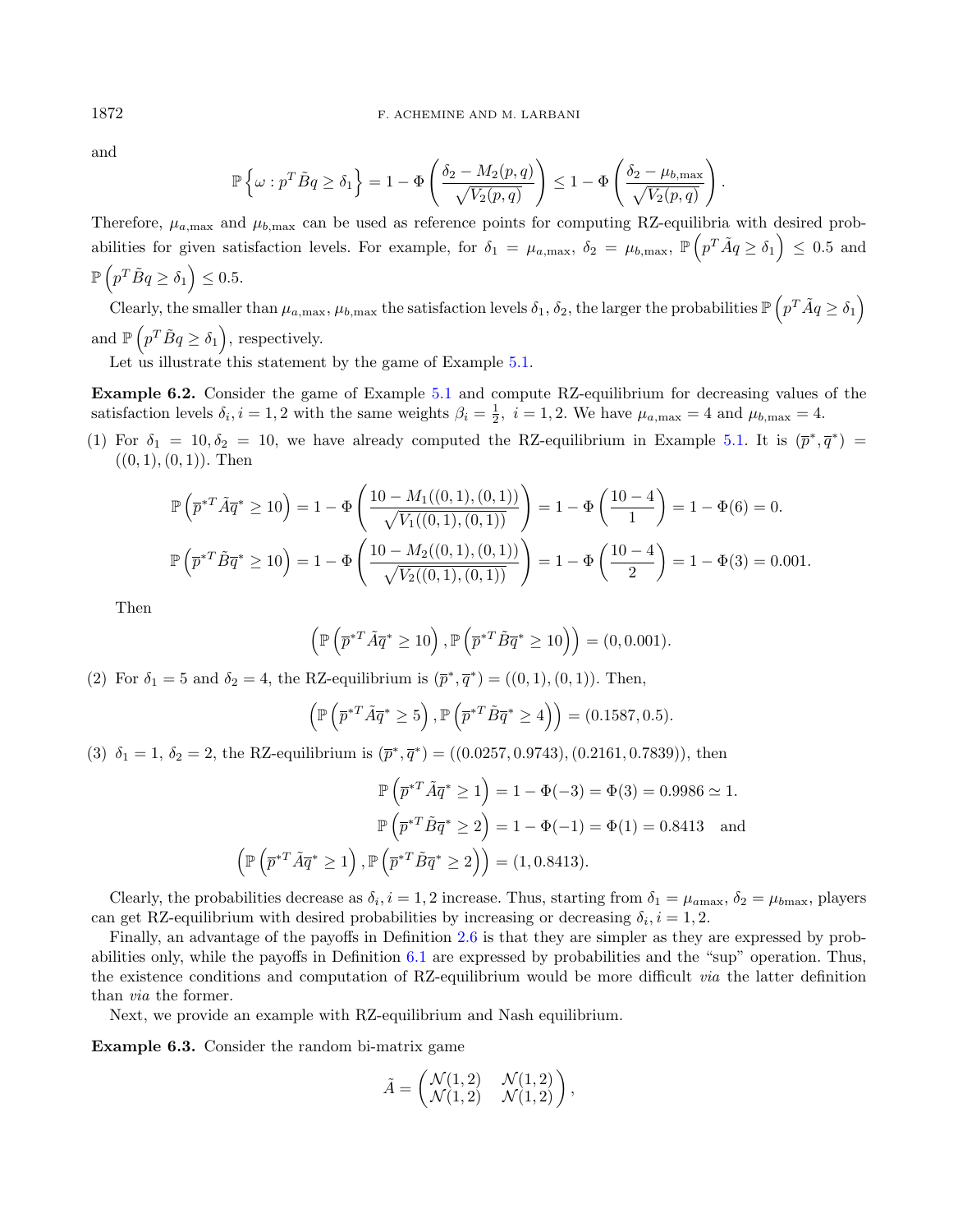and

$$
\tilde{B} = \begin{pmatrix} \mathcal{N}(2,1) & \mathcal{N}(2,1) \\ \mathcal{N}(2,1) & \mathcal{N}(2,1) \end{pmatrix}.
$$

According to Theorem [3.2](#page-6-0) in Singh and Lisser [\[24\]](#page-17-25), for all  $\alpha_1, \alpha_2 \in [0.5, 1]$ ,  $(p, q) = \left(\left(\frac{1}{2}, \frac{1}{2}\right), \left(\frac{1}{2}, \frac{1}{2}\right)\right)$  is a Nash equilibrium. Using Lisser et al. [\[25\]](#page-17-24), the payoffs of the players at this equilibrium are computed as (1.6915, 2.1728).

To compute RZ-equilibrium, we use the problem  $(P1)$ , which is equivalent to

$$
(P3)\n\begin{cases}\n\min\left(\frac{\beta_1(\delta_1-1)}{\sqrt{4(4p_1^2q_1^2+2p_1^2+2q_1^2-4p_1^2q_1-4p_1q_1^2+4p_1q_1-2q_1-2p_1+1)}}\right. \\
\left.+\frac{\beta_2(\delta_2-2)}{\sqrt{(4p_1^2q_1^2+2p_1^2+2q_1^2-4p_1^2q_1-4p_1q_1^2+4p_1q_1-2q_1-2p_1+1)}}\right)\n\text{subject to} \\
\gamma_1 \geq \frac{(\delta_1-1)}{\sqrt{4(4p_1^2q_1^2+2p_1^2+2q_1^2-4p_1^2q_1-4p_1q_1^2+4p_1q_1-2q_1-2p_1+1)}};\n\gamma_2 \geq \frac{(\delta_2-2)}{\sqrt{(4p_1^2q_1^2+2p_1^2+2p_1^2-4p_1^2q_1-4p_1q_1^2+4p_1q_1-2q_1-2p_1+1)}};\n\ (p_1, q_1) \in [0, 1]^2.\n\end{cases}
$$

Comparing Nash equilibrium  $(p^*, q^*)$  with RZ-equilibrium, we obtain.

- (1) For  $\beta_1 = \beta_2 = \frac{1}{2}$  and  $\delta_1 = 0.5$ ,  $\delta_2 = 0.5$ ,  $(p*, q*) = ((0.5, 0.5), (0.5, 0.5))$  is a RZ-equilibrium with probabilities  $\left(\mathbb{P}\left(p^{*T}\tilde{A}q^*\geq0.5\right),\mathbb{P}\left(p^{*T}\tilde{B}q^*\geq0.5\right)\right) = (0.6915,0.9986).$
- (2) When  $\beta_1 = \beta_2 = \frac{1}{2}$  and  $\delta_1 = 1.6915$ ,  $\delta_2 = 2.1728$ , the RZ-equilibrium that guarantees the payoffs  $(1.6915, 2.1728)$  of the Nash equilibrium  $(\frac{1}{2}, \frac{1}{2}), (\frac{1}{2}, \frac{1}{2})$  is  $(\bar{p}*, \bar{q}*) = ((0, 1), (0, 1))$  with probabilities

$$
\left(\mathbb{P}\left(\overline{p}^{*T}\tilde{A}\overline{q}^*\geq 1.6915\right), \mathbb{P}\left(\overline{p}^{*T}\tilde{B}\overline{q}^*\geq 2.1728\right)\right) = (0.3669, 0.4325).
$$

Thus, in (1) with low satisfaction levels,  $\delta_1 = \delta_2 = 0.5$ , Nash equilibrium is also a RZ-equilibrium with high probabilities. However, in (2), Nash equilibrium payoffs are achieved with low probabilities. These results can be explained by the facts that (i) in general, Nash equilibrium is not Pareto optimal, while RZ-equilibrium is, and (ii) a Nash equilibrium that is Pareto optimal is a Z-equilibrium.

# 7. Conclusion

<span id="page-16-0"></span>In this paper, we have introduced the concept of RZ-equilibrium for a bi-matrix game with random payoffs which is based on the notion of Z-equilibrium. Sufficient existence conditions are established in the cases where the payoffs follow normal or Cauchy distributions. In both cases, we show that the chance-constrained game can be formulated as an equivalent bi-criteria minimization problem, from which we derived algorithms for the computation of RZ-equilibrium. In the future, we intend to extend this work to the case of multi-criteria bi-matrix games with random payoffs. Finding conditions under which a game has at least one pure strategy RZ-equilibrium is an interesting challenging research problem.

Acknowledgements. The authors would like to thank the two referees for their comments that helped to substantially improve this article.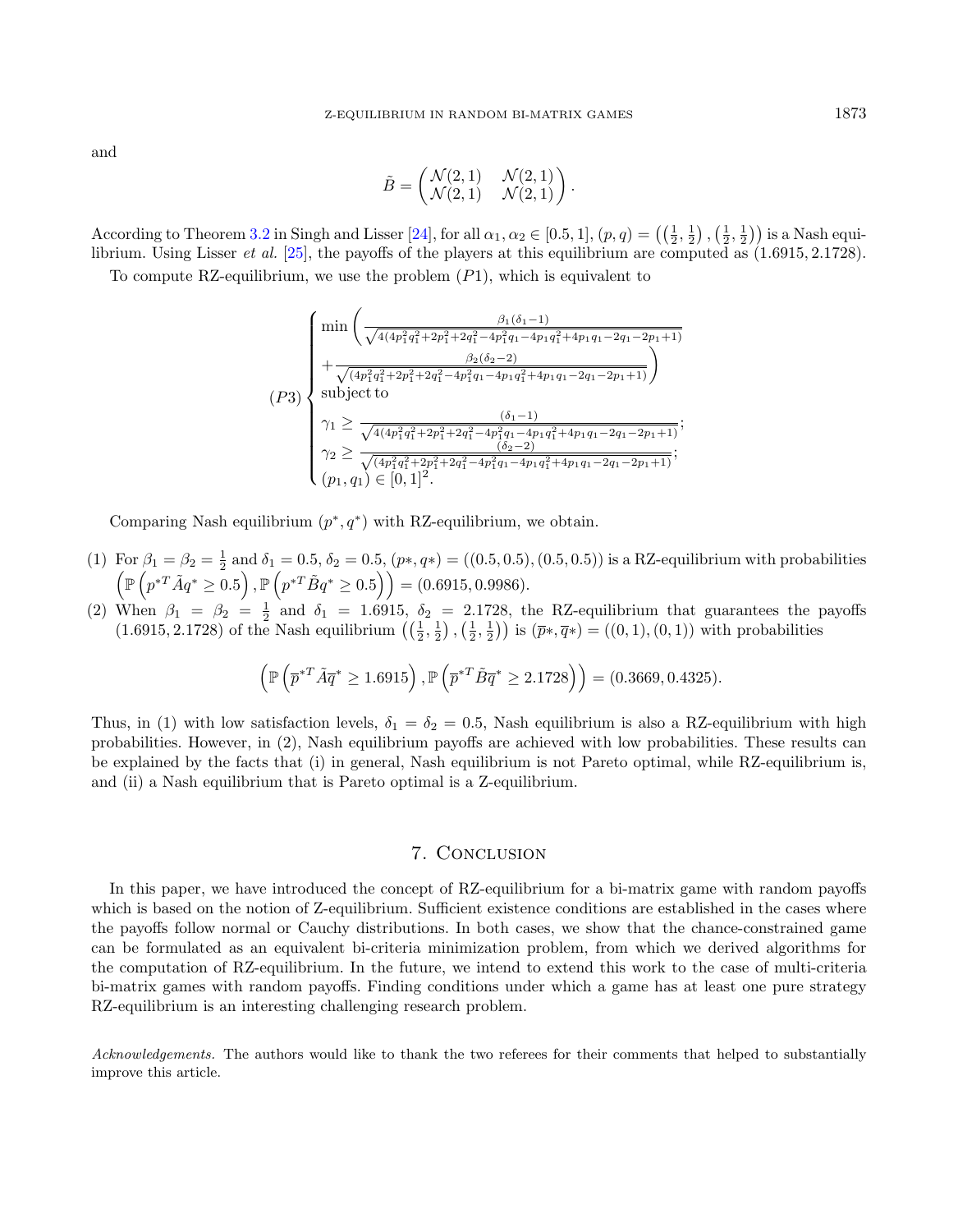#### **REFERENCES**

- <span id="page-17-13"></span>[1] F. Achemine, A. Merakeb and A. Hamaz, A new equilibrium for an n-person game with fuzzy parameters. Am. J. Math. Manage. Sci. **32** (2013) 118-132.
- <span id="page-17-16"></span>[2] F. Achemine, A. Merakeb, M. Larbani and P. Marthon, Z-equilibria in Bi-matrix games with uncertain payoffs. RAIRO: OR 54 (2020) 393–412.
- <span id="page-17-4"></span>[3] R.J. Aumann, The core of a cooperative game without side payements. Trans. Am. Math. Soc. 96 (1961) 539–552.
- <span id="page-17-29"></span>[4] R.A. Blau, Random-payoff two person zero-sum games. Oper. Res. 22 (1974) 1243–1251.
- [5] K. Bouchama, M.S. Radjef and L. Sais, Z-equilibrium for a CSP game. In: International Symposium on Artificial Intelligence and Mathematics Fort Lauderdale, FL (2016).
- <span id="page-17-17"></span>[6] R.G. Cassidy, C.A. Field and M.J.L. Kirby, Solution of a satisficing model for random payoff games. Manage. Sci. 19 (1972) 266–271.
- <span id="page-17-28"></span>[7] A. Charnes, M.J.L. Kirby and W.M. Raike, Zero-zero chanceconstrained games. Theory Probab. App. 13 (1968) 628–646.
- <span id="page-17-7"></span>[8] P. Couchman, B. Kouvaritakis, M. Cannon and F. Prashad, Gaming strategy for electric power with random demand. IEEE Trans. Power Syst. 20 (2005) 1283–1292.
- <span id="page-17-6"></span>[9] D. De Wolf and Y. Smeers, A stochastic version of a Stackelberg-Nash-Cournot equilibrium model. Manage. Sci. 43 (1997) 190–197.
- <span id="page-17-14"></span><span id="page-17-11"></span>[10] V. DeMiguel and H. Xu, A stochastic multiple leader Stackelberg model: Analysis, computation, and application. Oper. Res. 57 (2009) 1220–1235.
- [11] A. Ferhat and M.S. Radjef, Z-equilibrium for a mixed strategic multicriteria game. EURO 25 Vilnius (2012) 8–11.
- <span id="page-17-9"></span><span id="page-17-0"></span>[12] V. Ghildyal and N.V. Sahinidis, Solving global optimization problems with baron. In: From Local to Global Optimization. Vol. 53 of Nonconvex Optimization and Its Applications, edited by A. Migdalas, P.M. Pardalos and P. Värbrand. Springer, Boston, MA (2001).
- <span id="page-17-18"></span>[13] B. Jadamba and F. Raciti, Variational inequality approach to stochastic Nash equilibrium problems with an application to Cournot oligopoly. J. Optim. Theory App. 165 (2015) 1050–1070.
- <span id="page-17-27"></span><span id="page-17-26"></span>[14] N.L. Johnson, S. Kotz and N. Balakrishnan, Continuous Univariate Distributions, 2nd edition. Vol. 1, John Wiley and Sons Inc. (1994).
- <span id="page-17-25"></span>[15] M. Larbani and F. Achemine, Solving a two person cooperative game under uncertainty. In: Multiple Criteria Decision Making in the New Millennium, edited by M. Koksalan and S. Zionts. Springer Verlag (2001) 314–324.
- [16] M. Larbani and H. Lebbah, A concept of equilibrium for a game under uncertainty. Eur. J. Oper. Res. 1 (1999) 145–156.
- <span id="page-17-24"></span>[17] B. Liu, Uncertainty Theory, 2nd edition. Springer-Verlag, Berlin (2007).
- <span id="page-17-23"></span>[18] M. Mazadi, W.D. Rosehart, H. Zareipour, O.P. Malik and M. Oloomi, Impact of wind integration on electricity markets: A chance-constrained Nash-Cournot model. Int. Trans. Electr. Energy Syst. 23 (2013) 83–96.
- <span id="page-17-15"></span>[19] J.F. Nash, Non-cooperative games. Ann. Math. 54 (1951) 286–295.
- [20] R. Nessah, M. Larbani and T. Tazdait, Coalitional ZP-equilibrium in games and its existence. Int. Game Theory Rev. 17 (2015) 1–18.
- <span id="page-17-19"></span>[21] U. Ravat and U.V. Shanbhag, On the characterization of solution sets of smooth and nonsmooth convex stochastic Nash games. SIAM J. Optim. 21 (2011) 1168–1199.
- <span id="page-17-1"></span>[22] D. Sally, Conversation and cooperation in social Dilemma. A meta analysis from 1958 to 1992. Ration. Soc. 7 (1995) 58–92.
- <span id="page-17-3"></span>[23] H. Simon, Administrative Behavior: A Study of Decision-Making Processes in Administrative Organization. Macmillan, New York (1947).
- [24] V.V. Singh and A. Lisser, A characterization of Nash equilibrium for the games with random payoffs. J. Optim. Theory App. 178 (2018) 998–1013. Springer.
- [25] V. Singh, O. Jouini and A. Lisser, Existence of Nash equilibrium for chance-constrained games. Oper. Res. Lett. 44 (2016) 640–644.
- [26] T. Song, Random payoff matrix games. In: Systems and Management Science by Extremal Methods. Springer Science + Business Media, LLC (1992) 291–308.
- [27] J. Valenzuela and M. Mazumdar, Cournot prices considering generator availability and demand uncertainty. IEEE Trans. Power Syst. 22 (2007) 116–125.
- [28] H. Xu and D. Zhang, Stochastic Nash equilibrium problems: Sample average approximation and applications. Comput. Optim. App. 55  $(2013)$  597–645.
- [29] V.I. Zhukovskii, Some problems of non-antagonistic differential games. In: Matematiceskie metody versus issledovanii operacij [Mathematical Methods in Operations Research], edited by P. Kenderov. Bulgarian Academy of Sciences, Sofia (1985) 103–195.
- [30] V.I. Zhukovskii and A.A. Tchikry, Linear-Quadratic Differential Games. Naoukova Doumka, Kiev (1994).

<span id="page-17-22"></span><span id="page-17-21"></span><span id="page-17-20"></span><span id="page-17-12"></span><span id="page-17-10"></span><span id="page-17-8"></span><span id="page-17-5"></span><span id="page-17-2"></span>